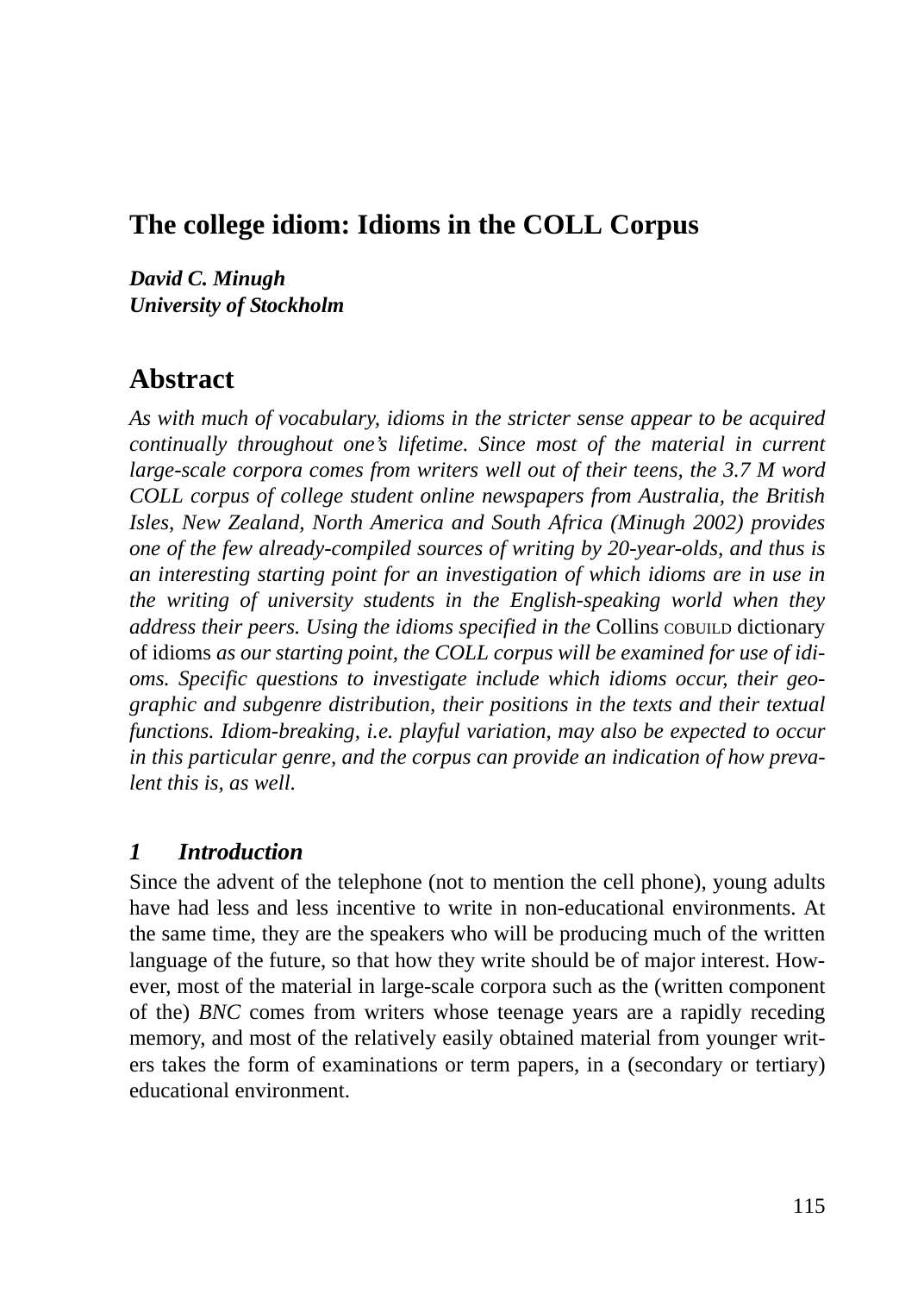If we assume that, as for much of vocabulary, idioms are acquired continually throughout one's lifetime, the writings of young adults can form an interesting starting point for an investigation of idioms, as it may indicate which idioms are learned relatively early, or are coming into the language.<sup>1</sup> A range of different types of writing would of course be desirable, particularly since various informal idioms may not appear in the rather formal types of writing that examinations and term papers consist of.

It is also clear that, given the relative scarcity of individual idioms, unusually large samples are necessary: the *Collins COBUILD dictionary of idioms* (henceforth *CCDI*) notes that "[n]early one third of the idioms in [their] dictionary occur less often than once per 10 million words of the [*Bank of English*]" (2002: vi), figures confirmed elsewhere (Moon 1998: 45; Minugh 1999); cf. the discussion in Wray (2002: 25 ff.).

One sufficiently large source of material written by young adults for their peers is the COLL corpus of college student online newspapers (presented in Minugh 2002), the corpus used as the basis for the present investigation.

#### *2 The corpus*

The 3.7 M word COLL corpus of college student online newspapers from Australia, the British Isles, South Africa, Canada and the United States provides one of the few already-compiled sources of native-speaker writing by young people in the English-speaking world when they address their peers in writing.<sup>2</sup>

All of the COLL texts were available on the Internet in the spring of 1999, when they were collected, although some were posted somewhat earlier. The issues range from the minimal contribution of 12 words from *The Vermilion* (University of Southwestern Louisiana) to the largest, some 53,370 words from *The Colgate-Maroon* (Colgate College, NY). Some include arts sections with fiction and poems; a few include short police-blotter reports; there are also occasional messages from the dean or university president (see also the discussion in section 7, below). The material available on the Internet on the day the site was visited was normally all included (in 1999, these sites tended to be updated at long intervals or were still somewhat of a trial run, with relatively few being updated on a daily basis).<sup>3</sup> All available college newspaper sites from Englishspeaking countries were included. Nevertheless, North American newspapers were clearly overrepresented, particularly vis-à-vis the United Kingdom, due to the fact that North America had more enthusiastically embraced the Internet in 1999; the distribution is given as Table 1: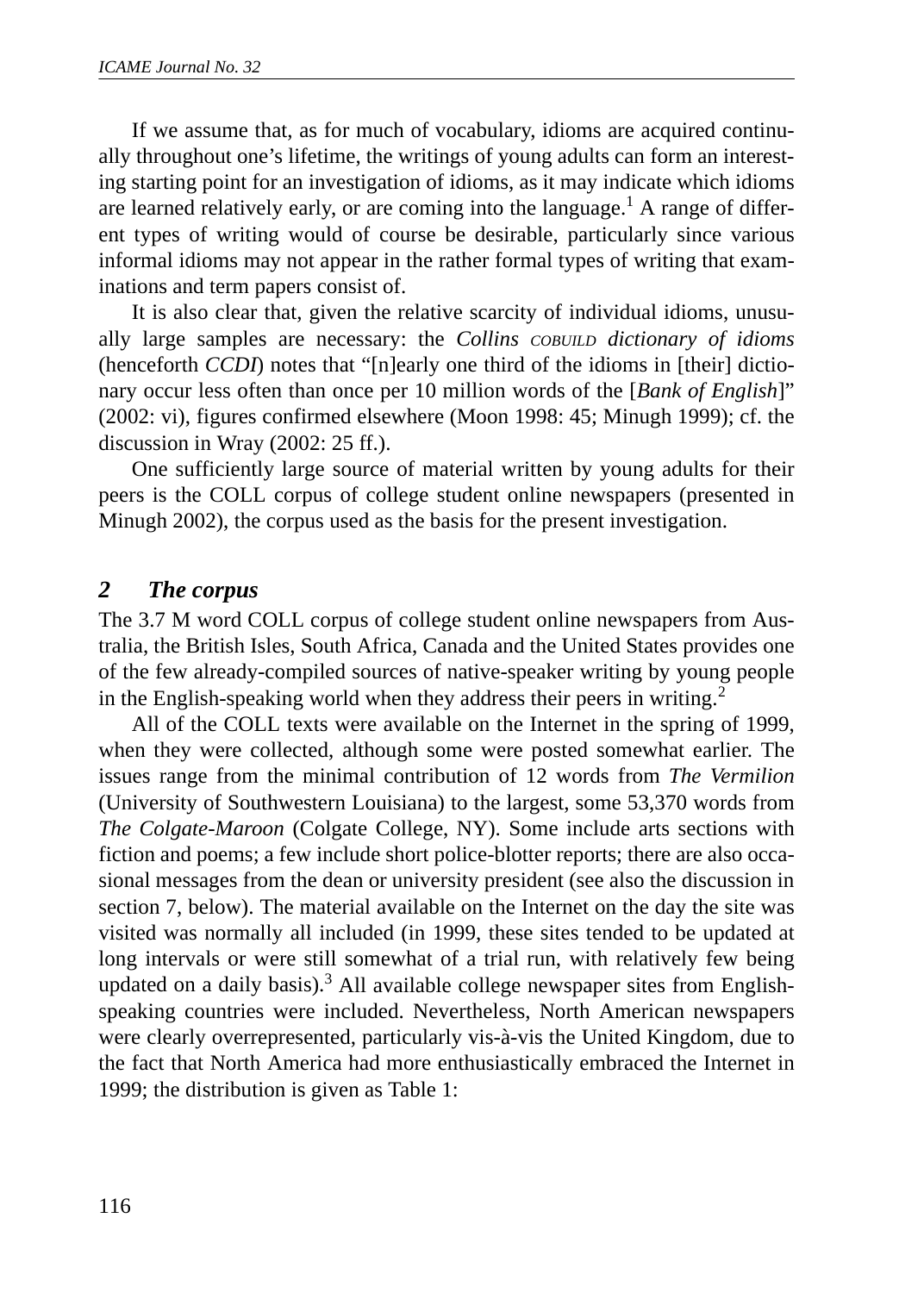| Country | Pop.<br>(mil)  | Target % | Actual % | Total words | No. papers     | Avg.<br>wds/paper |
|---------|----------------|----------|----------|-------------|----------------|-------------------|
| US      | 270            | 67 %     | 75 %     | 2,806,536   | 215            | 13.054            |
| Can     | 25             | 6 %      | 12 %     | 436,456     | 35             | 12,470            |
| UK      | 80             | 20 %     | 10 %     | 368,803     | 26             | 14,185            |
| Austr   | 18             | 4 %      | $1\%$    | 48.965      | $\overline{4}$ | 12,241            |
| S Afr   | $\overline{2}$ | 0 %      | $1\%$    | 25,963      | 3              | 8,654             |
| Irel    | $\overline{4}$ | $1\%$    | $1\%$    | 28,552      | 3              | 9,517             |
| NZ      | 3              | $1\%$    | $1\%$    | 23,671      | $\overline{2}$ | 11,836            |
| Tot:    | 402            | 100%     | 100%     | 3,738,946   | 288            | 12,982            |

*Table 1:* Geographical distribution of online college student newspapers in COLL<sup>4</sup>

It is worth emphasizing that in a corpus of this kind, even if the individual newspapers vary widely in the size of their contribution, the overall result is a crosssection of student publications. Unlike typical newspaper collections, such as the articles in the 1998 *Independent* or *New York Times,* there are no gatekeepers at a higher level in COLL, i.e. no subeditor or house style sheets could have affected more than a tiny fraction of the corpus. Similarly, no individual writer contributed more than a tiny fraction of the material, whereas in corpus material based on major newspapers, certain reporters and editors will contribute articles on a daily basis.

The various newspapers in COLL vary widely in size, as Table 2 indicates:

*Table 2:* Words per newspaper included in COLL

| Lowest        | ₹ st<br>quart | Median | Average | $3rd$ quart | Highest |
|---------------|---------------|--------|---------|-------------|---------|
| $\sim$<br>- 1 | 6.749         | 10.860 | 12.982  | 16.185      | 53.370  |

## *3 The idioms*

As used in the present paper, 'idioms' will be considered to be the idiomatic phrases listed in *CCDI*, the *Collins COBUILD dictionary of idioms* (2002).<sup>5</sup> Singular and plural headwords are not distinguished, so that while the *CCDI* head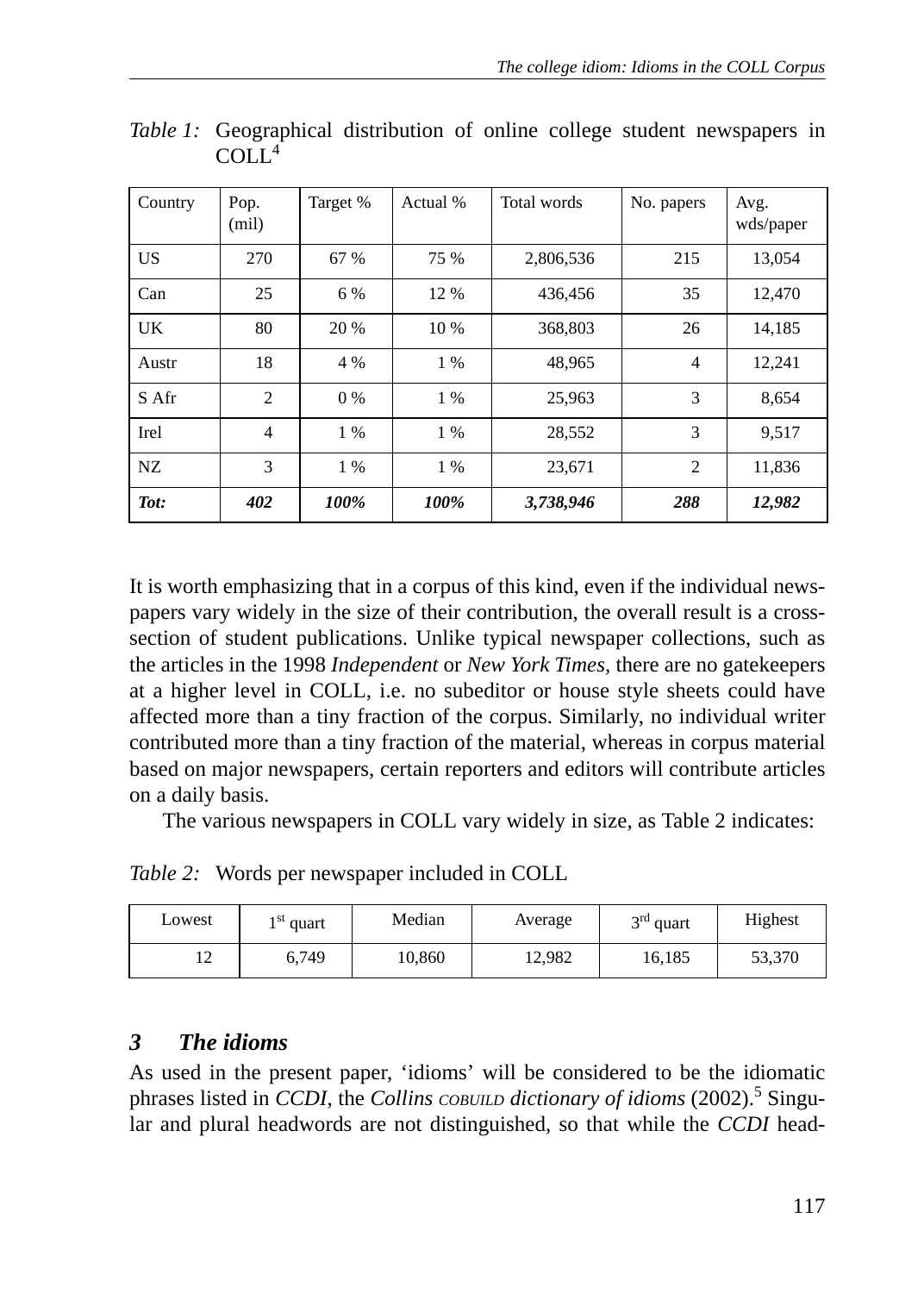word **ace** lists *the ace in your hand, {come, be} within an ace of something, have an ace in the hole* and *play your ace*, and the *CCDI* headword **aces** lists *hold all the aces*, their results were combined in the present investigation: the headword **ace** thus contains a total of five idioms, one of which has two main variants. This method of counting yields a total of 1,390 headwords and 3,485 different idioms, a number of them with two or more main variants (which thus are not distinguished).

*CCDI* specifically claims to cover both British and American idioms, as well as "includ[ing] a few Australian English idioms which our evidence suggests are used more widely now. We have taken a similar approach with other varieties of English" (2002: vii). The coverage of *CCDI* can thus be expected to match that of the COLL corpus. Since COLL is from 1999, there should not be any major time disparity to skew the selection of idioms, either.

### *4 Finding the COLL idioms*

Via WordSmith, the COLL corpus, a series of 284 .txt files, was queried for each headword, normally a noun (see e.g. *CCDI* 2002: viii). As much as possible, WordSmith's wild cards and alternatives were used to restrict the search and remove duplicates, so that e.g. {*land/lands/landed/landing on, fall/falls/fell/falling/fallen on*} within three words of {*feet/feet.*} would cover the expected range of variation for *fall on your feet*; *pull someone's leg* would also require a search that included forms of *leg-pull*; every duplicate instance of e.g. *an eye for an eye* had to be eliminated by hand.

The results were then inspected by hand for idiomatic expressions. Only metaphorical uses were counted, so that if someone e.g. *cashed in their chips* at a Reno casino, that instance would not be included unless the text indicated that they had died there.<sup>6</sup> There were occasional difficulties in classifying the exact idiom, as when *CCDI* lists two very similar metaphors, e.g. *get under your skin* (1) and (2), where (1) means "[something] annoys or worries you" and (2) means "[someone or something] begin[s] to affect you in a significant way, so that you become very interested in them or very fond of them" – the corpus context may not be sufficiently detailed to establish which idiom is involved. On the whole, however, even a relatively brief context is sufficient to establish the idiomatic nature of the example. And of course there are the usual difficulties in finding variants of idioms, such as "It's a game of inches, and sometimes I don't want to *go that extra inch*" (*Craccum*, New Zealand), rather than the canonical *go the extra mile*.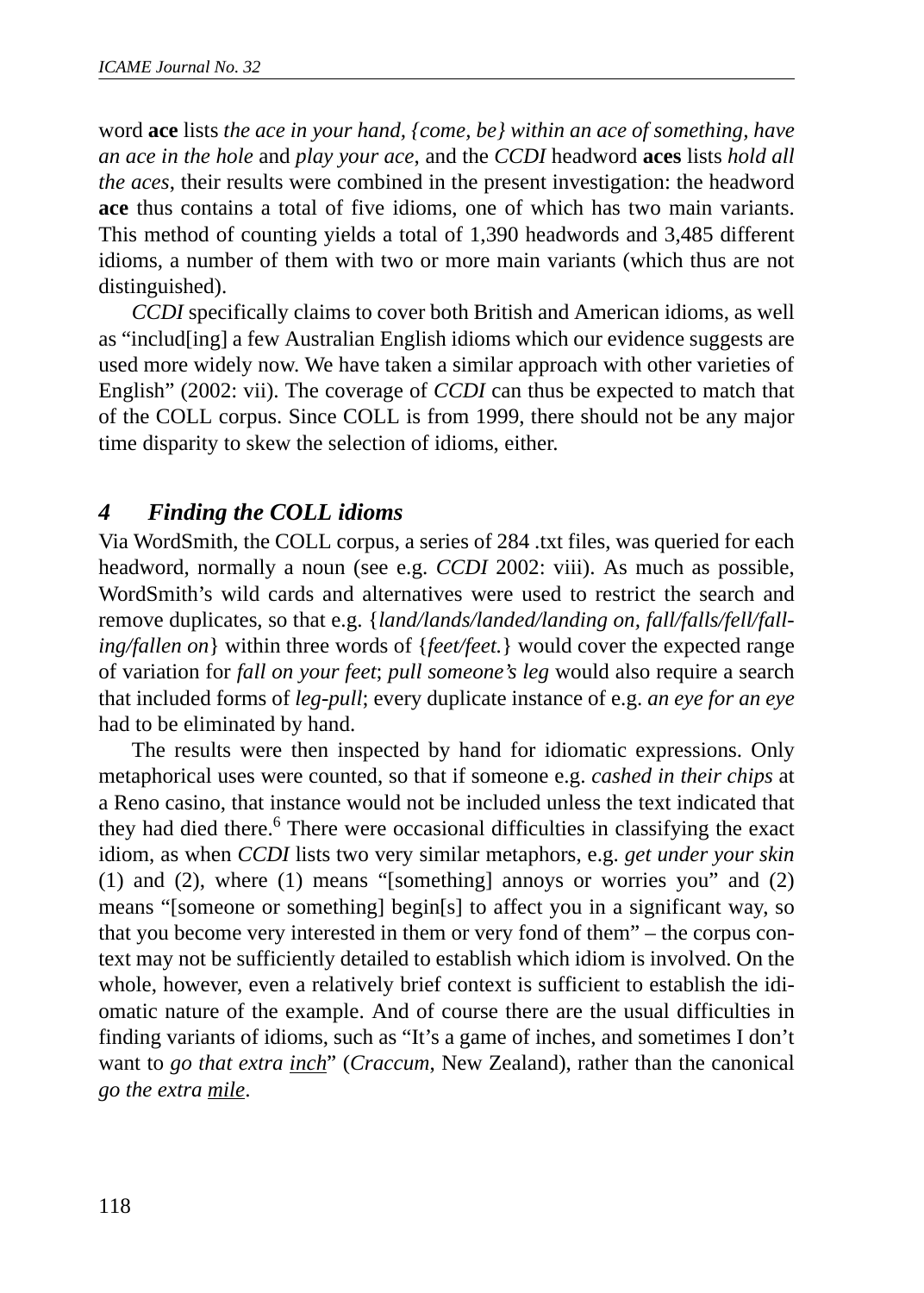## *5 The idiom groups*

A total of 5,439 idiom tokens were found in the COLL corpus. The vast majority were in an essentially canonical form and are therefore called **standard idioms**. They include simple permutations such as singular to plural, as in  $(1)$ :<sup>7</sup>

(1) We have student agendas, not *hidden agendas*. (*The Daily Aztec*, San Diego State University)

It should be noted that *CCDI*'s information for individual items will occasionally indicate that an item is highly variable. Thus, *CCDI* specifies *sell/go like hot cakes* (2002: 204), but for *put/get your house in order* adds that "verbs such as 'keep' or 'set' can be used instead of 'put' or 'get'" (2002: 205); for *lend someone a hand*, *CCDI* adds that "**A hand** is used in many other structures with a similar meaning" (2002: 172). All variations recognized in *CCDI* (2002: x) are included here.

A much smaller group, 274 in all, are what may be called **variant idioms**, which are recognizably the same idiom, primarily varied via lexical substitution, leaving the meaning basically unchanged, as when *collect dust* or *shut up like a clam* become

- (2) leave this one on the shelf with your Ace of Bass and Vanilla Ice CDs to *gather dust*. (*The Courier,* Western Illinois University)
- (3) hearing loss caused him to withdraw from his hearing friends. "I just started *to clam up***.** I withdrew from neighborhood activities." (*The Indiana Daily Student*, Indiana University)

These variants are not found in *CCDI*, even if many, such as *gather (dust)* instead of *collect (dust)*, appear to be quite predictable.

The third group, **other idioms**, consists of idioms not found in *CCDI*, but whose headword is found there. They were not systematically searched for, but were observed while looking for standard idioms. Many appear to be traditional idioms that simply were not included in *CCDI*, such as *the long arm of the law*, which is listed in Longman's *Dictionary of contemporary English* (2005) and Oxford's *Advanced learner's dictionary* (2005). Others, such as *Johnny off the pickle boat*, appear to be rooted in more traditional forms, but transformed almost beyond recognition, in this case perhaps from *fresh off the boat* – or possibly merely a way of saying "a nobody":

(4) Mumia: "*The long arm of the law* will not wave its clubs at us." (*The Oberlin Review*, Oberlin College)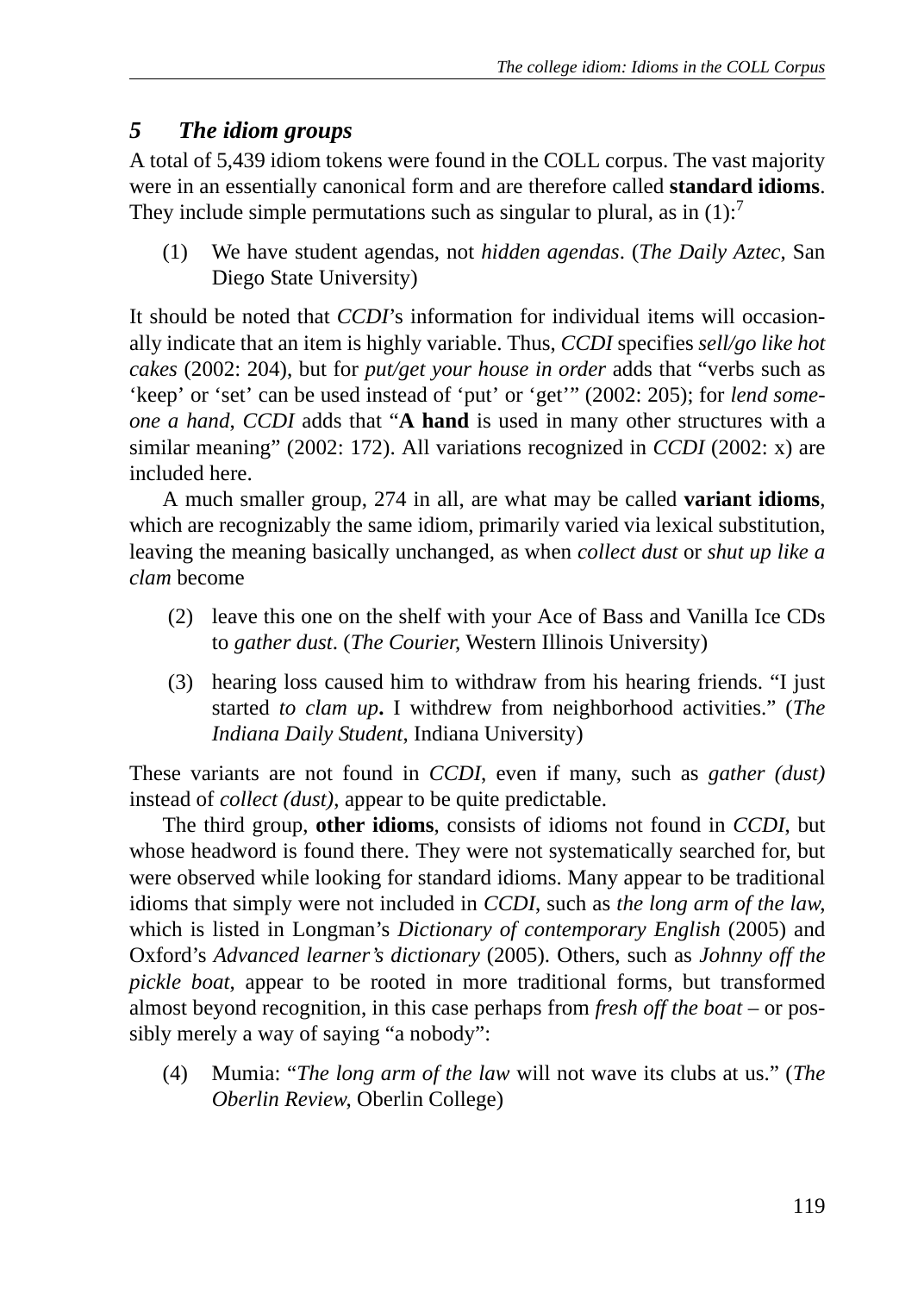(5) "I've gone from Dean of the Mid American Conference coaches to feeling like *Johnny off the pickle boat*," Walker said. "It's a little intimidating." (*The Digital Collegian*, Penn State University)

They are discussed further in section 7, below. Table 3 summarizes the raw data for idiom occurrence in the COLL corpus, broken down into these three categories, together with background information about the number of idiom types actually found in COLL:

|                 | Tot tokens of<br>headwords <sup>8</sup> | Id types in CCDI | Id types in COLL | Id tokens in COLL |
|-----------------|-----------------------------------------|------------------|------------------|-------------------|
| Totals          | 407,639                                 | 3,485            | 1,422            | 5,439             |
| Standard idioms |                                         |                  |                  | 4,701             |
| Variant idioms  |                                         |                  |                  | 250               |
| Other idioms    |                                         |                  |                  | 488               |

*Table 3:* The COLL idioms: an overview

### *6 Idiom density and geographical distribution in COLL*

Given the wide range in size of the various newspapers contributing to COLL, the average values are naturally only a rough approximation, but they indicate that an average newspaper, with 12,982 words, might be expected to contain (5,439 idioms)/(288 newspapers), or about 18.9 idioms, which normalizes to 14,547 idioms per 10 M words. Dividing that by the 3,485 different idiom types listed in *CCDI*, we obtain the average likelihood of an individual idiom occurring in the COLL texts. The result is some 4.20 idioms per 10 M words, which is well in line with the overall figures suggested in *CCDI*, 1<sup>st</sup> ed. (1995: xvii).<sup>9</sup>

As noted above, 488 'other' idioms were included in the COLL total of 5,439 idioms. Since they are not in *CCDI*, an alternate calculation is to remove them, leaving 4,951 idiom tokens. The average per 10M words then drops to 3.80, again well within the general guidelines suggested in *CCDI*, 1st ed.

If we instead look at the distribution of the newspapers with the highest and lowest densities (Tables 4 and 5, respectively), several points may be noted. First, the high-density newspapers do not exhibit a geographical clustering; i.e. all regions appear to have at least some paper that revels in using idioms, while the low-density newspapers appear to be a North American phenomenon. Sec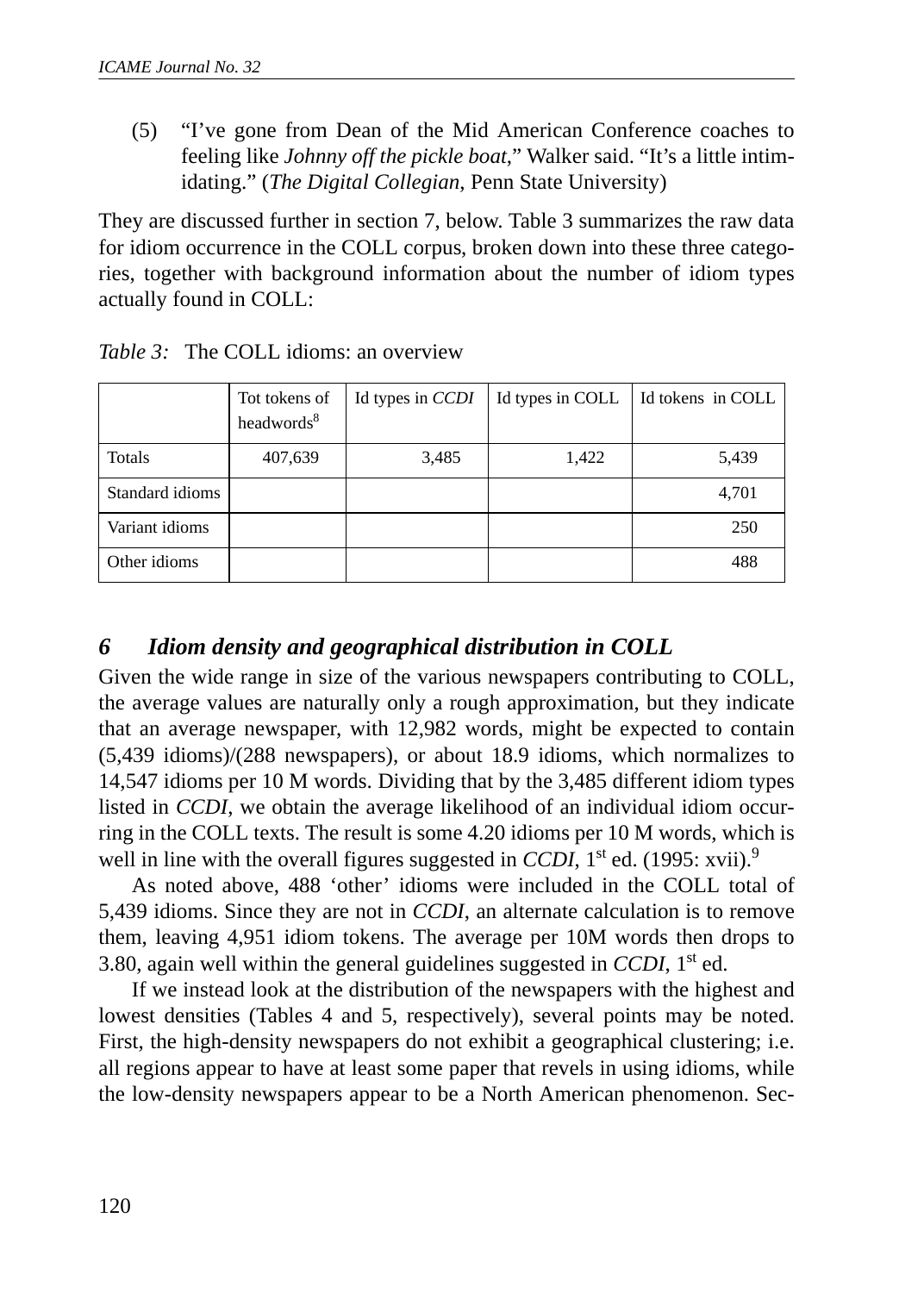ondly, there does not appear to be any correlation between newspaper size and use of idioms.

| Norm | Actual         |                         |                     | Words  |
|------|----------------|-------------------------|---------------------|--------|
| 55.7 | 16             | <b>Paradigm Press</b>   | Palm Beach, Florida | 2,871  |
| 40.7 | 1              | The Cowl                | Providence C, RI    | 246    |
| 36.4 | 49             | <b>Trinity News</b>     | Trinity U, Irel     | 13,465 |
| 31.9 | 3              | The Spike               | Bath U, UK          | 941    |
| 30.4 | $\overline{4}$ | Denver Advocate         | U of Colorado       | 1,316  |
| 29.8 | 33             | <b>Shout</b>            | U of Liverpool      | 11,075 |
| 29.1 | 50             | The Orange Source       | Syracuse, NY        | 17,185 |
| 28.8 | 12             | Jumbunna                | U of W Sydney       | 4,171  |
| 28.5 | 134            | Edinburgh Student       | Scotland            | 47,096 |
| 28.4 | 38             | <b>Iowa State Daily</b> | Iowa                | 13,371 |
| 28.4 | 35             | The Ripple              | Leicester           | 12,316 |
| 27.0 | 49             | Warwick Boar            | Warwick             | 18,176 |
| 26.9 | 23             | The Gazette             | U of W Ontario      | 8.555  |
| 26.4 | 8              | Excalibur               | York, Ontario       | 3,027  |
| 26.2 | 14             | The Martelet            | U of Br Columbia    | 5,340  |
| 25.3 | 73             | Grip                    | Manchester          | 28,847 |

*Table 4:* The COLL idioms distributed by newspaper, highest densities (normed per 10,000 words)

| Table 5: The COLL idioms distributed by newspaper, lowest densities (normed |
|-----------------------------------------------------------------------------|
| per $10,000$ words)                                                         |

| Norm | Actual |                        |                      | Words  |
|------|--------|------------------------|----------------------|--------|
| 4.7  |        | The Linfield Review    | Linfield C, Oregon   | 10,707 |
| 4.7  |        | The DePauw Online      | DePauw U, Indiana    | 6.450  |
| 4.6  |        | <b>UCF Knight Wire</b> | U of Central Florida | 8.727  |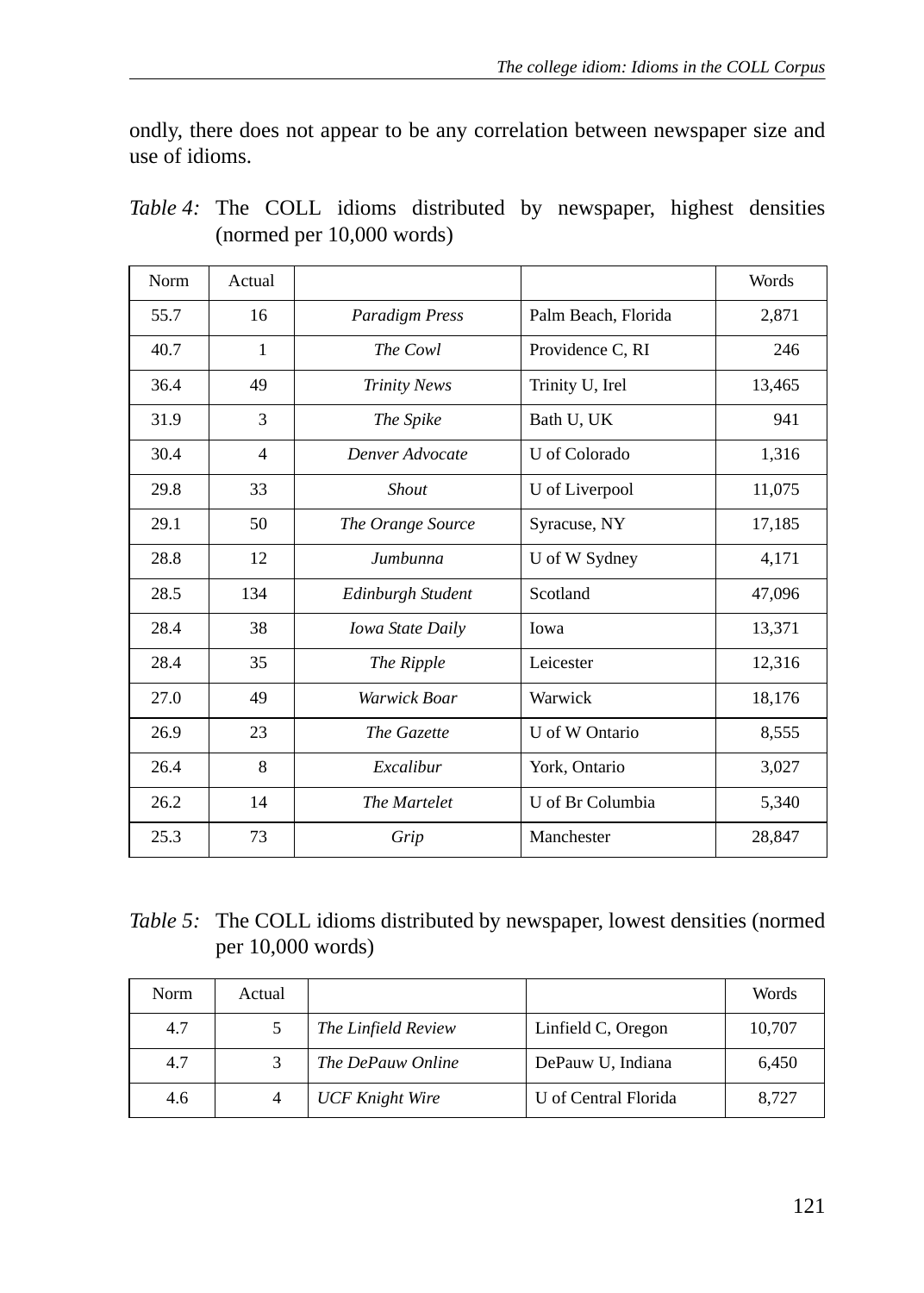| 4.2 | 3              | E Carolina Tech Online     | North Carolina          | 7,091  |
|-----|----------------|----------------------------|-------------------------|--------|
| 4.2 | 1              | The Voice                  | Langara C, Br Columbia  | 2,405  |
| 4.0 | 8              | Tulane Hullabaloo          | Toulane, La             | 20,027 |
| 3.8 | $\mathbf{1}$   | The Independent            | Clark C, Washington     | 2,616  |
| 3.8 | 2              | The Oracle                 | U of S Florida          | 5,242  |
| 3.5 | 2              | The Online Lode            | Michigan Tech           | 5,665  |
| 3.3 | 1              | The Student Printz         | U of S Miss             | 2,986  |
| 3.3 | 1              | The Technicianonline       | N Carolina SU           | 3,059  |
| 3.2 | 2              | The Reveille               | Louisiana SU            | 6,157  |
| 2.8 | $\overline{4}$ | The Collegian              | Chico SU, Colorado      | 14,466 |
| 2.5 | 2              | Daily Lumberjack           | Humboldt SU, Ca         | 7,852  |
| 1.2 | 1              | <b>On-Line Forty-Niner</b> | Cal State at Long Beach | 8,269  |

Another aspect that can be investigated is the extent to which the *CCDI* geographical labels match the distribution in COLL. The first 745 idiom entries listed in *CCDI* (in alphabetical order) were therefore investigated for cases where a geographical label is provided. Since the numbers involved are so small, *CCDI*'s categories are here reduced to the British Isles (BrI), North America (NAm) and Australia/New Zealand (Austr), with *CCDI*'s 'mainly X' and 'X' categories merged.<sup>10</sup> The results are seen in Table 6, with the obvious caveat that the 'mainly' category in itself indicates a wider spread, so that 'incorrect' is a somewhat infelicitous label:

|  | Table 6: Distribution of geographically marked idioms |  |  |  |  |  |
|--|-------------------------------------------------------|--|--|--|--|--|
|--|-------------------------------------------------------|--|--|--|--|--|

|                   | Neutral | BrI | Mainly BrI | <b>NAm</b> | Austr | Total |
|-------------------|---------|-----|------------|------------|-------|-------|
| Idioms labels     | 565     | 109 | 32         | 36         |       | 745   |
| Idioms found      |         | 21  | 10         | 49         |       |       |
| Label correct     |         | 16  |            | 47         |       |       |
| Label 'incorrect' |         |     |            |            |       |       |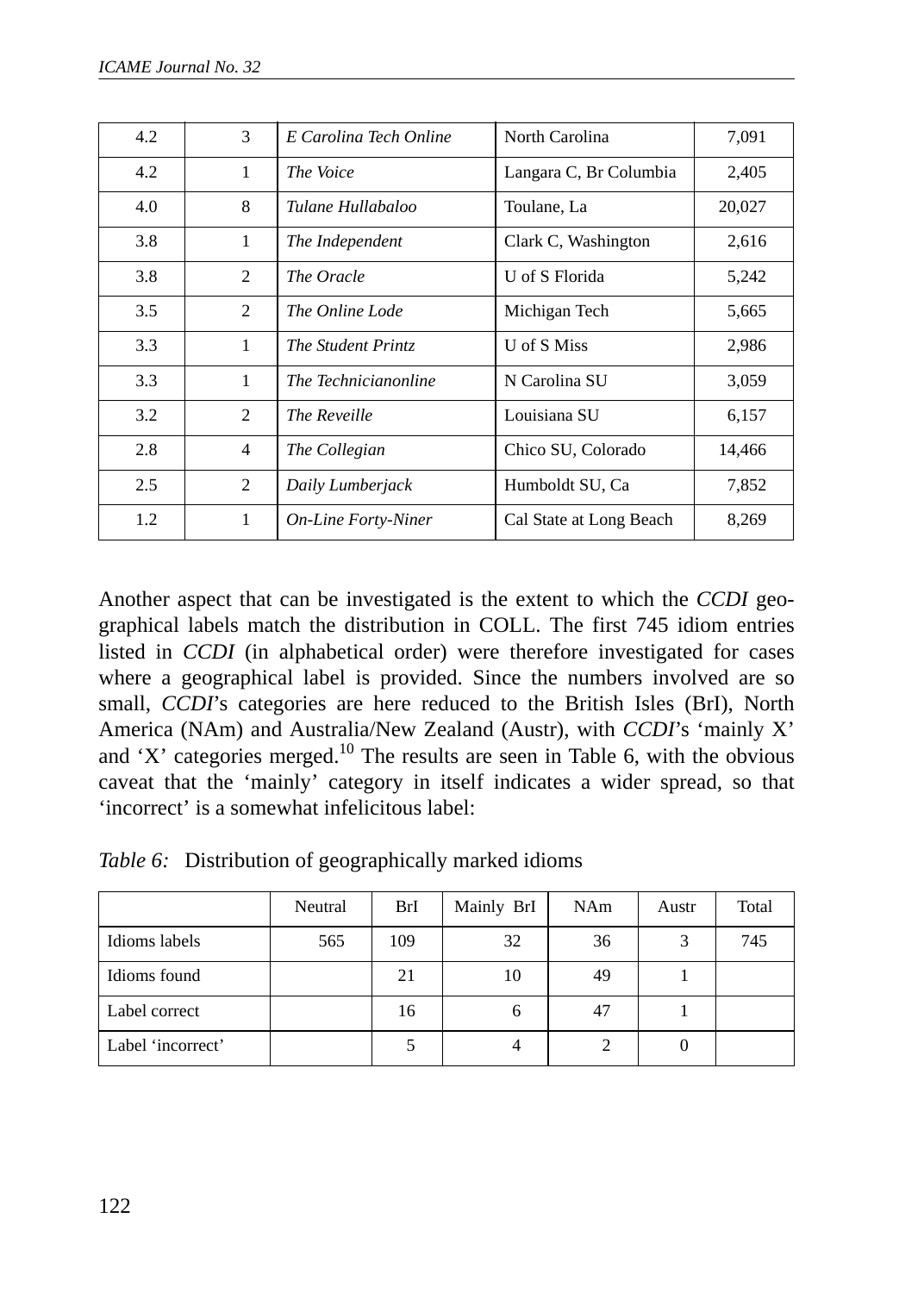One point that immediately becomes apparent is that the *CCDI* probably contains far more British Isles items than North American, although it is unclear whether this is a consequence of the structure of the Bank of English at that point (*CCDI* 2002: v) or – rather more improbably – genuinely reflects a lesser use of idioms in North American English. Since the number of 'BrI' idioms found in COLL's North American texts is disproportionately higher than 'NAm' idioms found in its BrI texts (five 'BrI' + four 'mainly BrI' of 31 versus two 'NAm' of 49 found in BrI texts), the probability is that the NAm component is underrepresented in the then-Bank of English, and that these idioms actually do have some currency in NAm English.

By comparison, it is striking how few of the idioms labeled NAm appear to be used in the British Isles newspapers. Here, the *CCDI* labels and the corpus agree, which suggests that young BrI writers match the patterns of their elders (as reflected in the Bank of English data). Given the generally accepted claim that the flow of new vocabulary items is currently primarily from North America, one might have assumed that young writers were more willing to accept trans-Atlantic loans: is it perhaps the case that idioms are not as easily transferred as less complex lexical structures? (One memorable case of actual transfer is the former Americanism *it isn't over until the fat lady sings*, which was bandied about during the 1992 Clinton-Bush election campaigns and thus began to appear in British political commentaries; by 1995, the first edition of *CCDI* was listing it without a geographical label.)

Since the frequency of idioms is relatively low, a comparison with other corpora should be of interest. Using three idioms where certain frequencies are specified in Moon (1998: 66) and matching them to items occurring in COLL, we obtain the comparison in Table 7. The range of variation does not suggest that a single factor, such as corpus size, register or geographical region, is decisive, although a much more extensive comparison would clearly be desirable.

| Idiom            | <b>COLL</b>     | $OHPC$ (Hector)  | BNC                  | <b>Bank of English</b> | Oxf Engl Corp     |
|------------------|-----------------|------------------|----------------------|------------------------|-------------------|
| (per m wds)      | $(4 \text{ m})$ | $(18 \text{ m})$ | $(100 \,\mathrm{m})$ | $(211 \text{ m})$      | (1 <sub>b</sub> ) |
| spill the beans  | 1.08            | 0.39             | 0.39                 | 0.63                   | 0.54              |
| beg the question | 2.17            | 2.5              | 1.16                 | 1.4                    | 1.81              |
| call the shots   | 0.54            | 0.94             | 0.48                 | 1.22                   | 0.89              |

*Table 7:* Frequency comparison to corpora cited in Moon (1998: 66)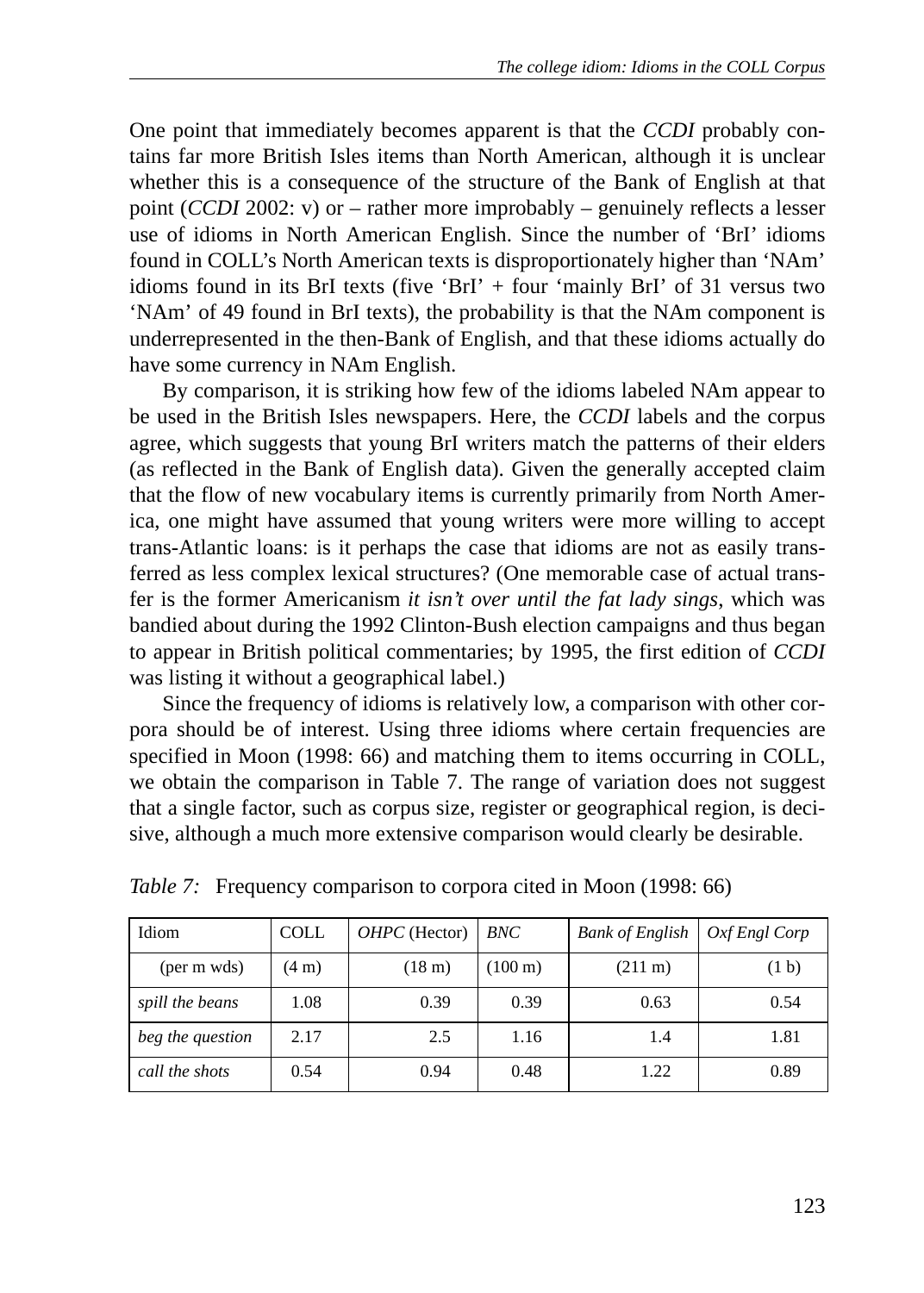Another way of comparing COLL results to those from other corpora is to check them against results from searches of newspapers on CDs (such collections are usually annual, e.g. the 1996 *New York Times*). Drawing on a previous study of a small subset of the idioms in *CCDI* (Minugh 1999), we may note that of the top 25 idioms found in a series of such newspaper CDs, 18 were also found in COLL, with only the following missing: *fig leaf, fall into the wrong hands, the last gasp, shoot the breeze, go ape (crazy), never look back* and the BrI variant *take the biscuit* (the NAm variant *take the cake* did occur).<sup>11</sup>

### *7 Idiom frequency and variation in COLL*

Table 8 lists the most common headwords, together with how many different senses (including those listed as 'other idioms') they occur in. As expected, parts of the body and other basic words are dominant, but there are a few notable exceptions, such as the adverb *there* (*to be there for* someone), the particle *up* (*up and running, up and coming*) and the logical linker *wake* (*in the wake of something*).

| Word   | Tokens | Senses          | Word     | Tokens |                |
|--------|--------|-----------------|----------|--------|----------------|
|        |        |                 |          |        |                |
| eye    | 103    | 18              | home     | 43     | 9              |
| line   | 102    | 16              | name     | 43     | 6              |
| hand   | 101    | 21              | heart    | 40     | 8              |
| mind   | 98     | 9               | profile  | 39     | $\overline{c}$ |
| door   | 87     | 11              | there    | 39     | $\mathbf{1}$   |
| face   | 78     | 14              | day      | 37     | 10             |
| kick   | 71     | $7\phantom{.0}$ | corner   | 36     | 5              |
| edge   | 59     | $\overline{7}$  | time     | 35     | 3              |
| track  | 56     | $7\phantom{.0}$ | ball     | 33     | 8              |
| work   | 54     | $\overline{4}$  | foot     | 33     | 20             |
| finger | 53     | 12              | business | 32     | 6              |
| head   | 53     | 20              | hell     | 32     | 12             |

*Table 8:* The most common headwords, with total tokens and senses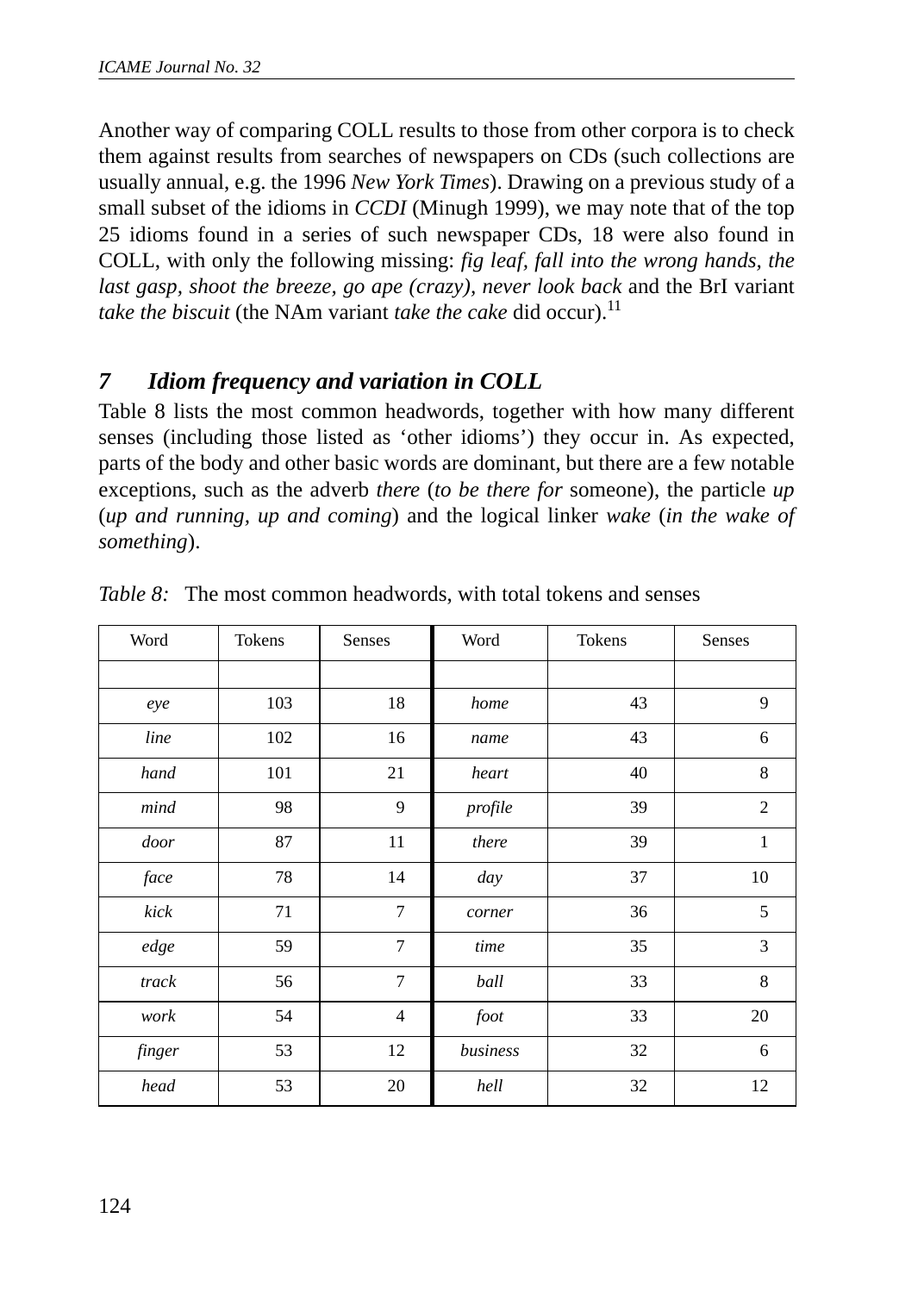| ground | 52 | 11 | air   | 29 |    |
|--------|----|----|-------|----|----|
| up     | 48 | 3  | blood | 28 | 12 |
| mark   | 47 | 8  | dead  | 28 |    |
| wake   | 46 | 2  | sight | 28 |    |
| boy    | 44 | 8  | way   | 28 |    |
| board  | 43 | 5  | fire  | 26 |    |

The most frequent idioms are listed in Table 9, together with the number of tokens. Again, 'other idioms' (indicated by italics) are included in the calculations, in this case surfacing as the idiom *open/close doors*, which turns out to be the second-most frequent idiom in COLL, although not in *CCDI*. This may reflect the concept of higher education as a process that opens – or closes – (career) doors, something repeatedly reflected in the COLL articles about the approaching end of the school year and graduation, with the concomitant need to find gainful employment.

| mind    | 61 | keep/bear sth in mind                |
|---------|----|--------------------------------------|
| door    | 48 | open/close doors                     |
| work    | 43 | in the works                         |
| wake    | 42 | in the wake of sth                   |
| face    | 39 | face to face                         |
| kick    | 39 | kick ass/butt                        |
| there   | 39 | be there for sb                      |
| edge    | 34 | the cutting edge $(=$ advanced)      |
| profile | 33 | a high profile, high-profile         |
| hand    | 31 | in your hands, in the hands of sb    |
| finger  | 28 | point the finger at, finger-pointing |
| shoe    | 25 | step into/fill sb's shoes            |
| $\mu$   | 25 | up and coming                        |

*Table 9:* The most common idioms, with total number of tokens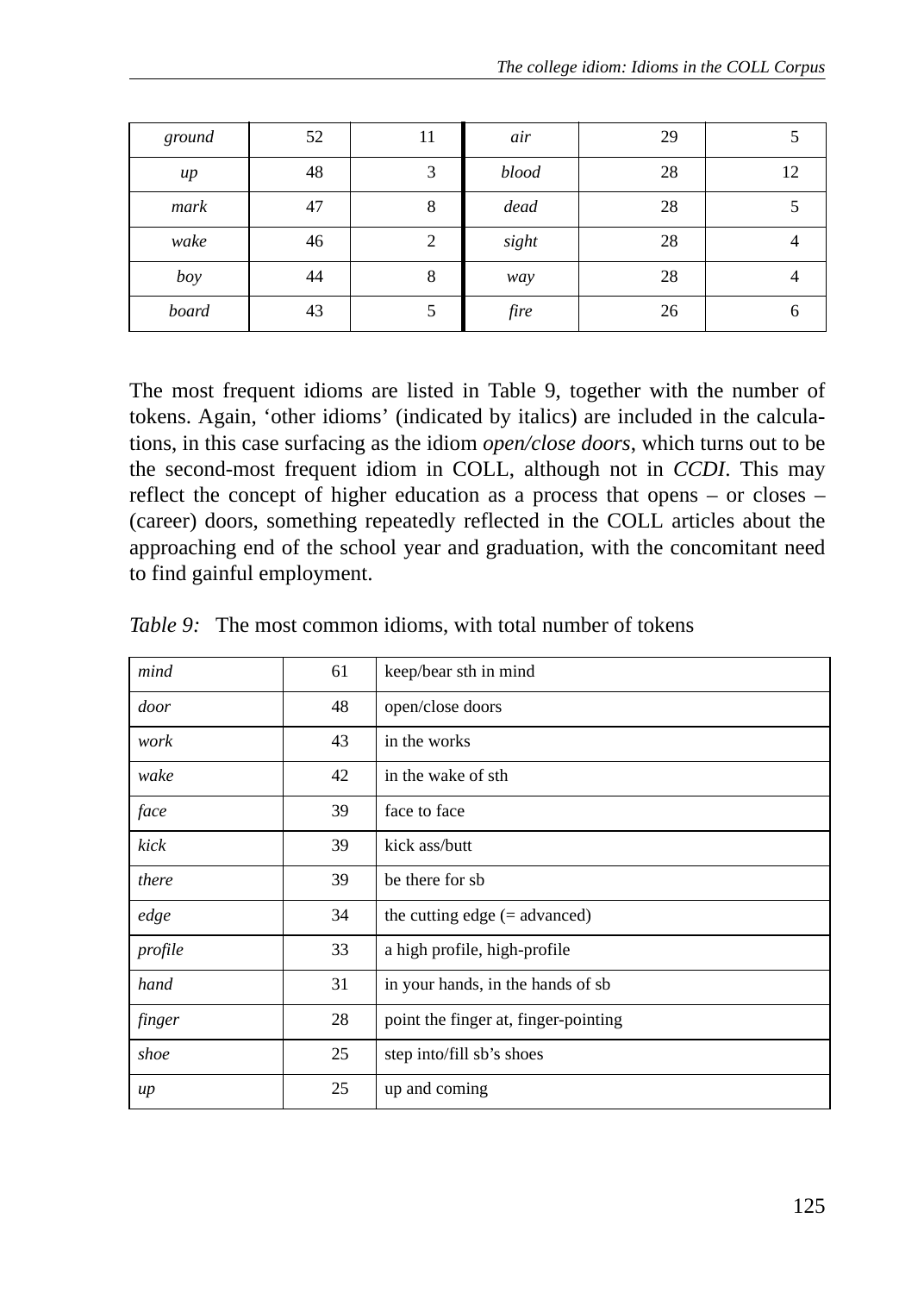| eye    | 24 | open your eyes              |
|--------|----|-----------------------------|
| school | 24 | old school                  |
| hold   | 23 | put on hold                 |
| line   | 23 | the bottom line             |
| corner | 22 | just around the corner      |
| line   | 22 | a fine line                 |
| scene  | 22 | behind the scenes           |
| time   | 22 | (hit) the big time          |
| name   | 21 | call sb names, name-calling |
| $\mu$  | 21 | up and running              |
| belt   | 20 | under your belt             |

In order to investigate the distribution more closely, the 1,036 idioms in the first 50 newspapers (in alphabetical order, including some Australian, Canadian and New Zealand material), comprising some 628,000 words, or roughly 16 percent of the corpus, were further examined for a number of possible positions, uses and forms in their individual articles. The first area investigated was their position. Since journalistic paragraphs tend to be brief even in the written form, let alone in electronic texts, it did not seem meaningful to consider their role in the paragraph. Instead, they were noted if they were part of the article's title, as 41 (4%) were (with half being echoed in the text proper), in the summary or opening sentence of the article, as 23 (2%) were, or at the end of the article, as 22 (2%) were. Thus, a rhetorical opening or summing-up is clearly a possible, but hardly a major function of these idioms. Nor did any individual idiom recur repeatedly in these positions, with the single exception of *thumbs up/down*, which one writer used as a structuring device for a list of items he approved/disapproved of.

Another dimension to consider is that of text types within the COLL newspapers. Eight types of text were distinguished, as specified in Table 10: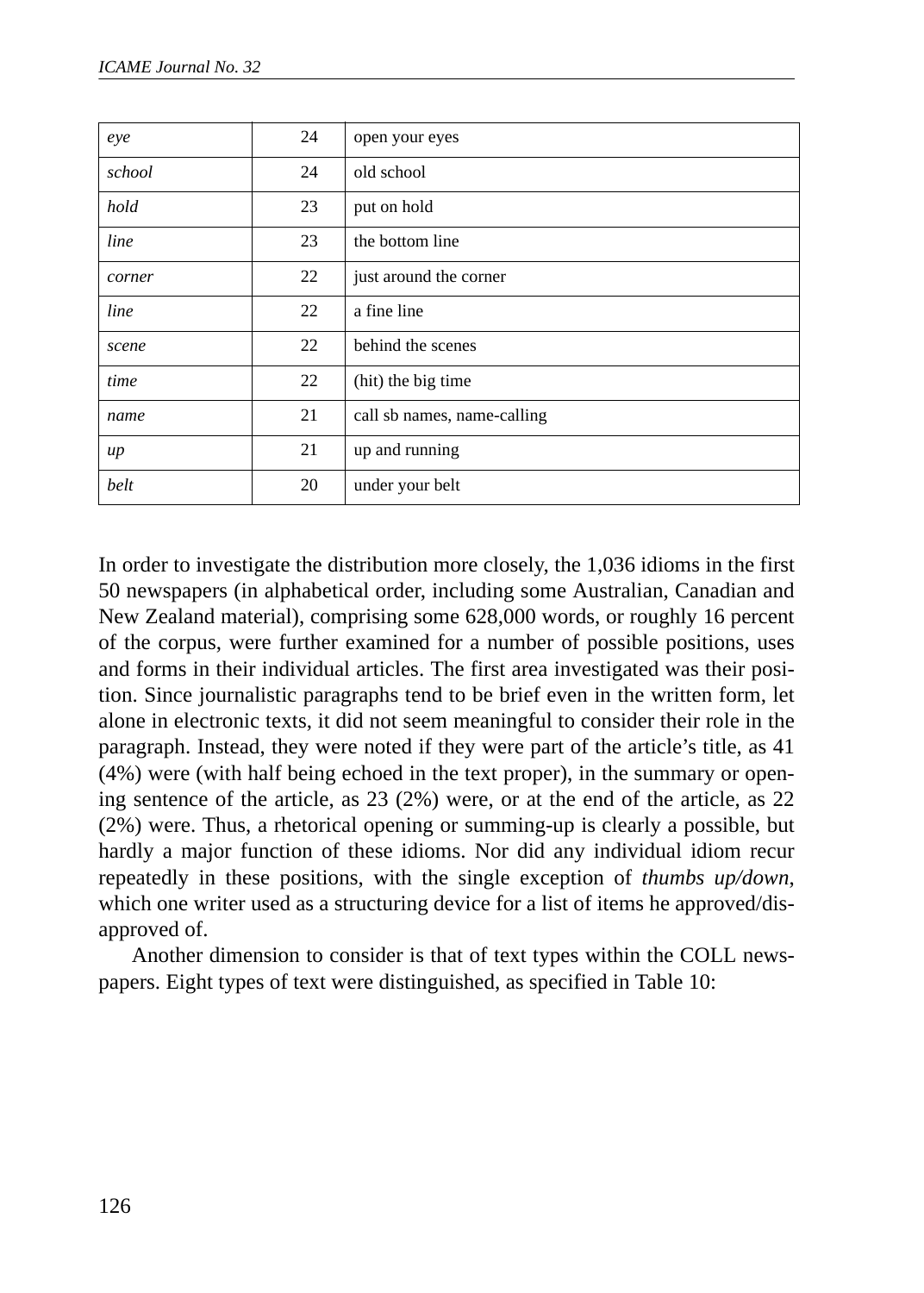| Papers <sup>12</sup> (of 50) | Size (1,000 wds)           | Category all items  | Idioms         | I/10M |
|------------------------------|----------------------------|---------------------|----------------|-------|
| 13                           | 17.6                       | <b>Editorial</b>    | 50             | 8.14  |
| 21                           | 43.3                       | <b>Profile</b>      | 95             | 6.29  |
| 37                           | 117.8                      | <b>Arts</b>         | 241            | 5.87  |
| 35                           | 87.3                       | <b>Sports</b>       | 138            | 4.54  |
| 49                           | 288.8                      | Feature             | 435            | 4.32  |
| 19                           | 21.4                       | Letters             | 28             | 3.76  |
| 29                           | 43.1                       | <b>News</b>         | 45             | 3.00  |
| 9                            | 9.0                        | Ads                 | $\overline{4}$ | 1.28  |
|                              |                            |                     |                |       |
| Papers (of 50)               | Size $(1,000 \text{ wds})$ | Category no 'other' | Idioms         | I/10M |
| 13                           | 17.6                       | <b>Editorial</b>    | 45             | 7.33  |
| 21                           | 43.3                       | Profile             | 84             | 5.56  |
| 37                           | 117.8                      | Arts                | 227            | 5.53  |
| 35                           | 87.3                       | <b>Sports</b>       | 126            | 4.14  |
| 49                           | 288.8                      | <b>Feature</b>      | 405            | 4.02  |
| 19                           | 21.4                       | Letters             | 23             | 3.09  |
| 29                           | 43.1                       | <b>News</b>         | 44             | 2.93  |

*Table 10:* COLL sample idiom distribution by genres (1,036 idiom tokens)

Compared to standard newspapers, there are several primary differences:

- Most COLL papers did not come out on a daily basis in 1999; some were very infrequent, indeed. They carry relatively little "breaking" **News** of the standard local-national-international type. Instead, they primarily include presentations or discussions of university affairs and regulations, campus life or state legislation, all of which have been categorized as **Features**, except the obvious special areas of **Arts** and **Sports.**
- There are fewer "non-core" newspaper subject areas represented (no gardening, home-improvement or real-estate sections, no chess or bridge notes, market or financial analyses, science section or syndicated columns);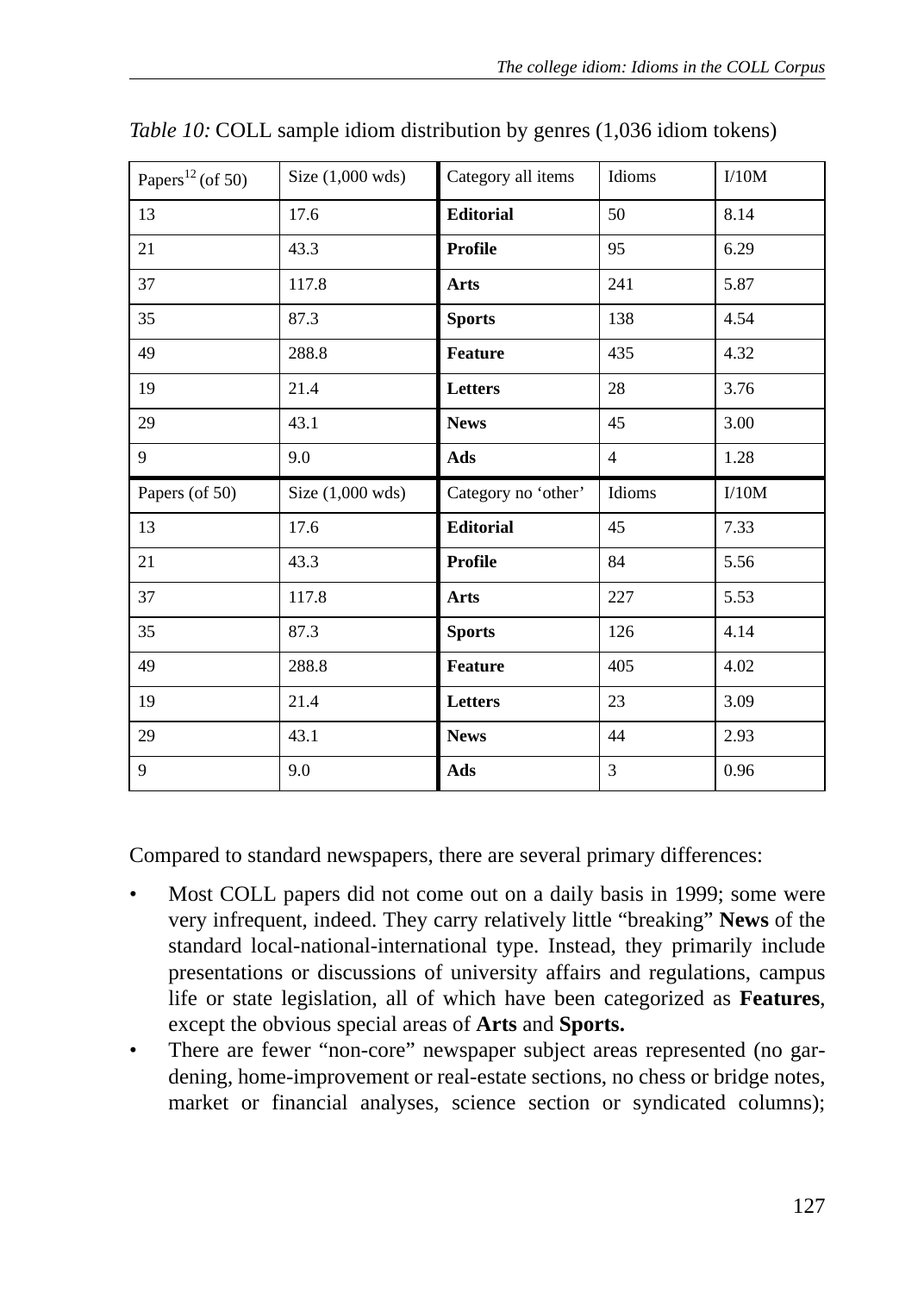instead, extensive reflective (and sometimes parodic) **Feature** articles about college life frequently occurred.

- Very few of these papers had **Ads**, and not many had clearly demarcated **Editorials** or **Letters**. The fair number of relatively extensive feature articles that focused on an interview or in memoriam were instead designated as **Profiles**.
- The **Arts** articles also included the occasional story or poem.

The upper half of Table 10 includes all idioms tokens found, normalizing them to per 10 million words, and dividing by 3,485 (the number of idiom types in *CCDI*). However, there are 79 'other' idioms, i.e. idioms that are not in *CCDI*, included in these figures. The lower half of Table 10 removes them, and thus produces a comparison strictly within the *CCDI* frame. The rankings remain the same, although at a somewhat lower level. Nevertheless, as noted above, they all remain within the rough guidelines from *CCDI*, 1<sup>st</sup> ed.

The **Editorial** voice appears to be the most prone to use idioms, which fits in well with the concept of idioms as received wisdom (unlike **Letters**, where the writer would then appear not to be able to invoke such authority). A similar explanation may hold for the **Arts** and **Profiles** sections, where normative judgments are often expressed about the bands, music or movies they are reviewing, or the person being interviewed or remembered. Interestingly enough, **Sports** articles turn out to be nearly indistinguishable from **Feature** articles, which form the lion's share of the articles, both in number and in total number of words.

Another potential dimension is that of quotes versus "regular" text. Of the 1,036 tokens, 146, or 14.1 percent, were found in quotes, which is far above the percentage of quotes in the texts as a whole, even though the genres **Editorial** and **Letters** had no quotes at all. While this may indicate that people are more willing to talk in idioms than to write them, it is also entirely possible that this is an artifact of the reporter's deliberately choosing an idiom as part of the selection process, especially in cases where an interview is involved. This is in particular supported by the figures for **Profiles**, as seen in Table 11. As regards individual idioms, only one, *up in the air* ("not yet decided"), occurred 3 times (in 3 separate newspapers), and another 20 occurred twice, so again there is no clear tendency for an individual idiom to be strikingly frequent in this respect.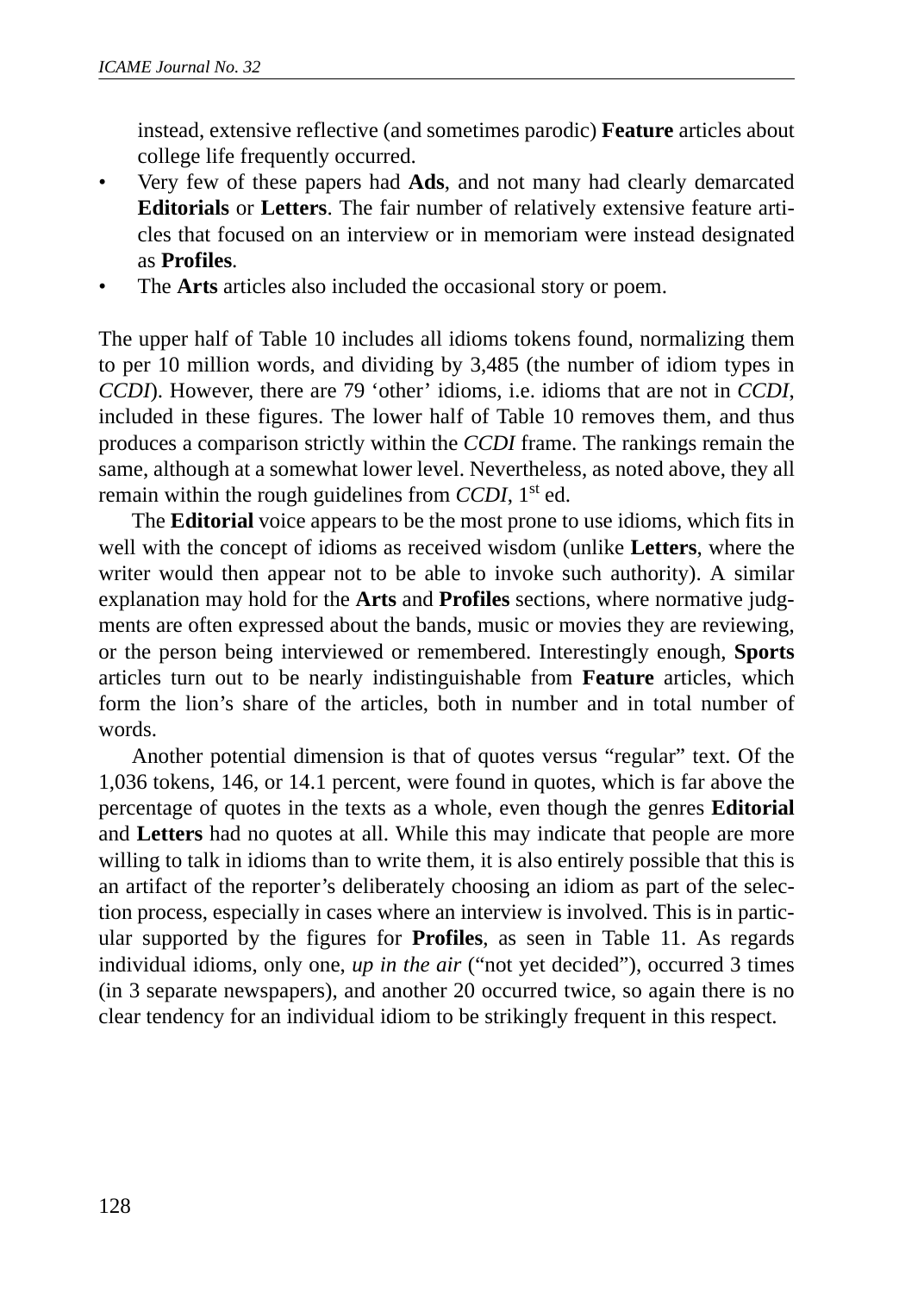| Size $(1000s)$ | Category all<br>items | Idioms<br>found | Percent found | Idioms<br>expected | Percent<br>expected |
|----------------|-----------------------|-----------------|---------------|--------------------|---------------------|
| 117.8          | Arts                  | 18              | 12.3%         | 30                 | 20.2%               |
| 288.8          | <b>Feature</b>        | 59              | 40.4%         | 72                 | 49.6%               |
| 43.1           | <b>News</b>           | 16              | 11.0%         | 11                 | 7.7%                |
| 43.3           | Profile               | 25              | 17.1%         | 11                 | 7.4%                |
| 87.3           | <b>Sports</b>         | 28              | 19.2%         | 22                 | 15.0%               |
| 582.2          | <b>Total</b>          | 146             | 100%          | 146                | 100%                |

*Table 11:* COLL sample idiom distribution of quotes by genres

Table 12 looks instead at the distribution of the 79 'other' idioms (those not in *CCDI*). Again, even if the numbers are quite small, **Editorial** and **Profile** (and Letters) are the most frequent innovators, while **News** is the least common. The others cluster around a middle value. (Note that this is merely the likelihood of any new idiom at all appearing, not that of a specific new idiom.)

*Table 12:* COLL sample idiom distribution by genres (1,036 idiom tokens)

| Size    | Category      | Idioms       | Idioms     |
|---------|---------------|--------------|------------|
| (1000s) | all items     | number       | normed/10M |
| 17.6    | Editorial     | 5            | 28.4       |
| 43.3    | Profile       | 11           | 25.4       |
| 21.4    | Letters       | 5            | 23.4       |
| 87.3    | <b>Sports</b> | 12           | 13.8       |
| 117.8   | Arts          | 14           | 11.9       |
| 9.0     | Ads           | $\mathbf{1}$ | 11.6       |
| 288.8   | Feature       | 30           | 10.4       |
| 43.1    | <b>News</b>   | 1            | 2.3        |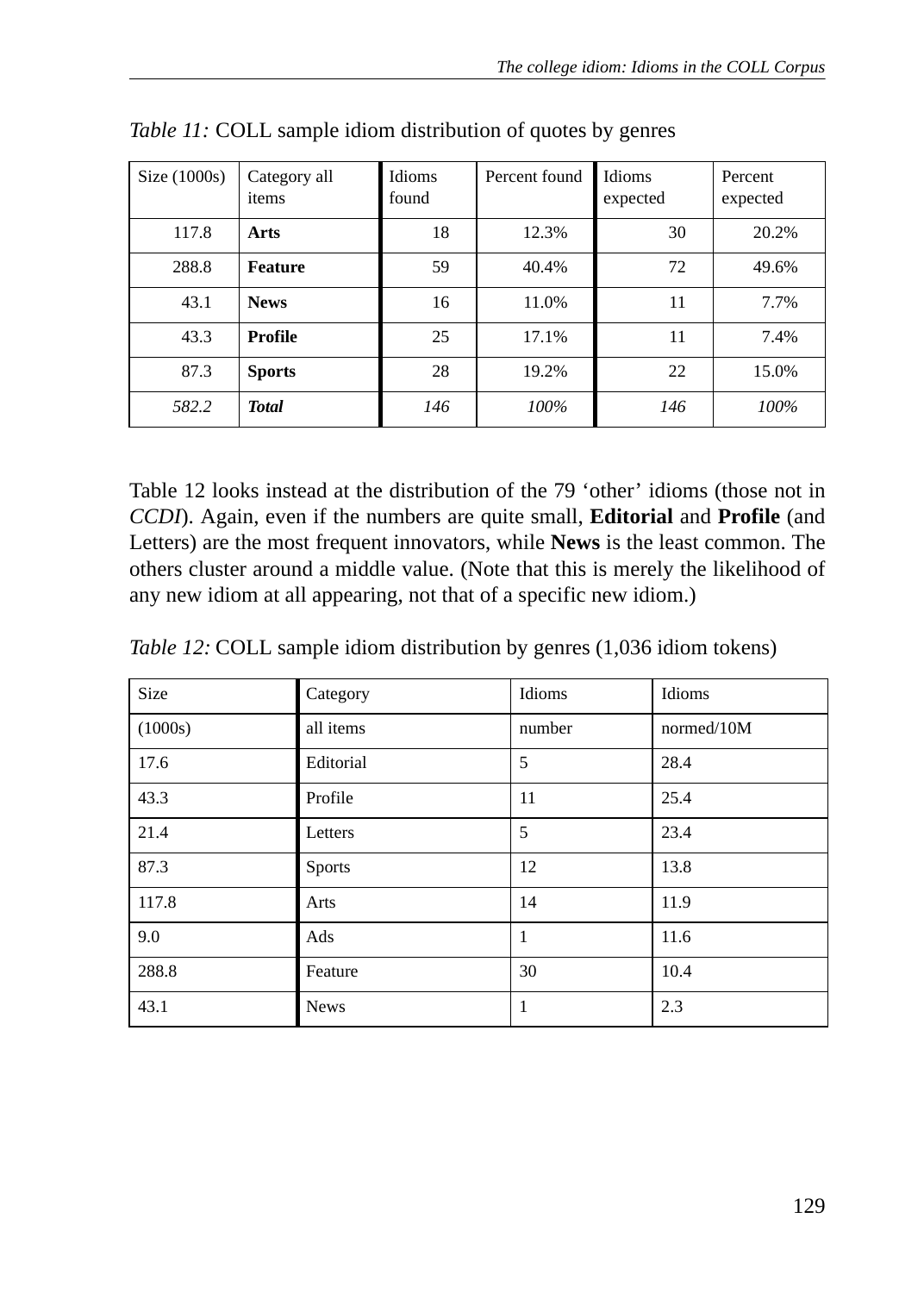| Area                 | Idioms | Percent |
|----------------------|--------|---------|
|                      |        |         |
| New Zealand          | 5      | 32.5%   |
| <b>Great Britain</b> | 21     | 21.0%   |
| <b>US</b>            | 47     | 18.8%   |
| Australia            | 2      | 14.1%   |
| Canada               | 4      | 13.6%   |

*Table 13:* COLL sample geographical distribution of 'other' idioms

Table 13 indicates the geographical region for these innovations. Again, with such small numbers, it is difficult to place too much faith in the high percentage for New Zealand, particularly since these 'other' idioms, upon examination, often turn out to be old friends. For the entire COLL corpus (as opposed to the subcorpus just examined), there are a total of 182 types and 488 tokens with already-identified headwords, but where the idiom in context clearly did not fit the given *CCDI* meaning(s). The great majority appear to be well-established, with only some 40 types unknown to the author. Consider the most common of these idioms, as shown in Table 14:

*Table 14:* The 18 most frequent 'other' idioms (i.e., not in *CCDI*)

| word      | token | idiom                   |
|-----------|-------|-------------------------|
| door*     | 48    | $open/close \sim s$     |
| boy       | 15    | good old $\sim s$       |
| bang      | 13    | finish with $a \sim$    |
| bridge*   | 13    | $\sim$ the gap          |
| business* | 13    | none of sb's $\sim$     |
| hand      | 13    | $\alpha$ helping $\sim$ |
| kick*     | 13    | $\sim$ back (= relax)   |
| fun*      | 10    | $\sim$ and games        |
| boy       | 9     | $bad \sim$              |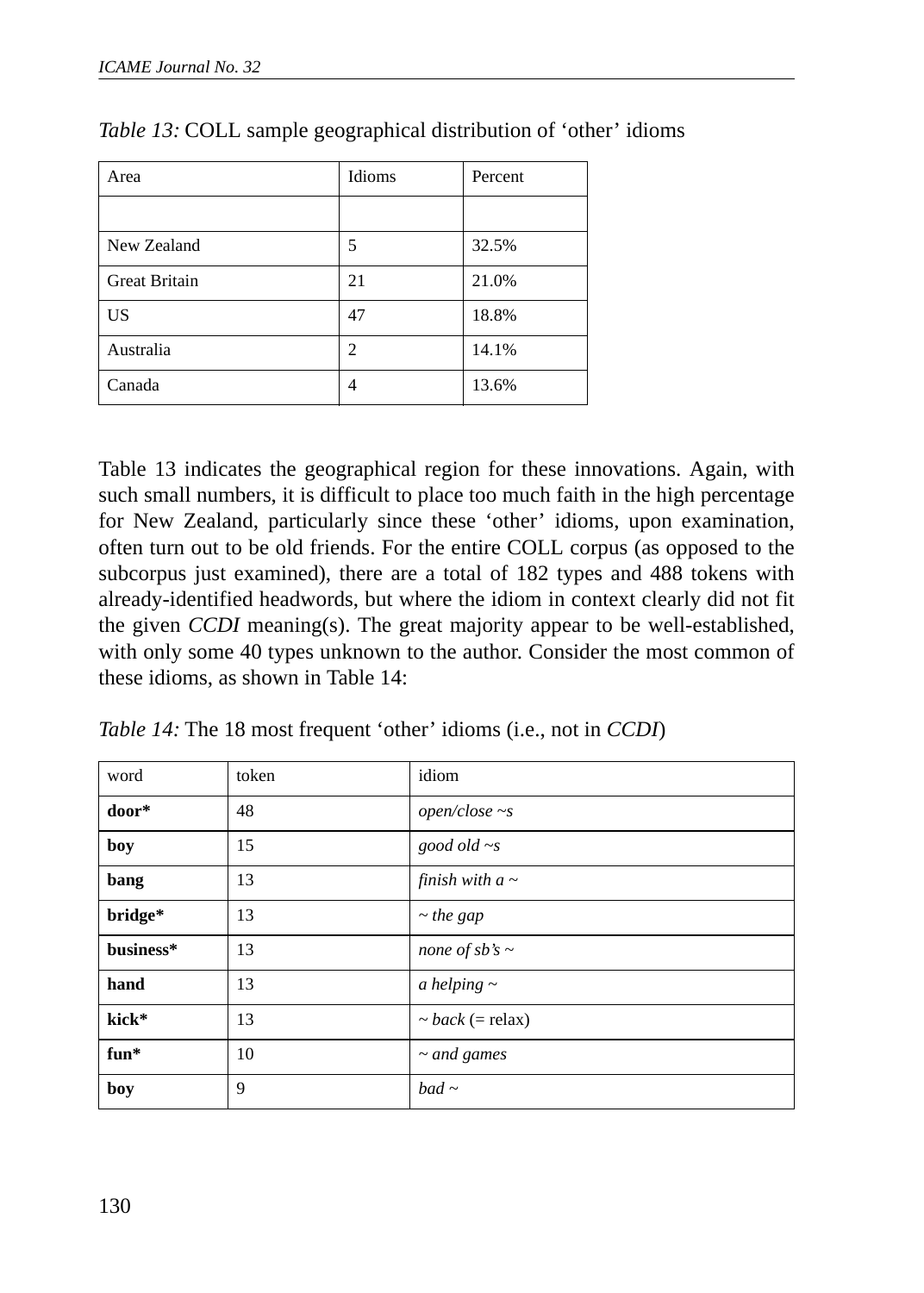| boy      | 9 | wonder $\sim$                                    |
|----------|---|--------------------------------------------------|
| ground*  | 9 | stand your $\sim$                                |
| board    | 8 | <i>get on the</i> $\sim$ (=first goal)           |
| board    | 8 | <i>get/come on</i> $\sim$ (= join)               |
| rein     | 8 | take the $\sim$ s                                |
| door*    | 7 | foot in the $\sim$                               |
| melting* | 7 | <i>the <math>\sim</math> pot</i> (=assimilation) |
| back*    | 5 | $\sim$ to basics                                 |
| bomb     | 5 | $drop a \sim$                                    |

Of these 18, exactly half (those with an asterisk) are to be found in both Longman's *Dictionary of contemporary English* (2005) and Oxford's *Advanced learner's dictionary* (2005). These idioms (Oxford also lists *rein*, *bang*) would all appear to be well-established. Other, less frequent items are also plausibly already established, such as (6), where *the plank in your own eye* is clearly a modernization of *the beam in your own eye*:

(6) As it says in Matthew 7:4-5, "How can you say to your brother, 'Let me take the speck out of your eye,' when all the time there is *a plank in your own eye*? You hypocrite, first take the plank out of your own eye." (*The Tech Talk Online*, Louisiana Tech University)

Perhaps the only genuinely new idiom noted (3 tokens) is seen in (7):

(7) "We're really, really far *ahead of the curve* in terms of our technology here at the moment," he said. (*Montana Kaimin*, University of Mon $tana$ <sup>13</sup>

The tentative conclusion is that the idiom list in *CCDI* could probably easily be expanded to include many of these 'other' idioms, but that it will not materially alter the frequency patterns observed.

A much more important point is that a number of idioms are highly frequent because they have been used as proper names: the COLL corpus contains some 157 different name types, with 260 tokens (many of which are multiple references to the same book, film or band), as detailed in Table 15. It is possible to question whether these should be considered as idioms at all (Wray 2002: 3-4,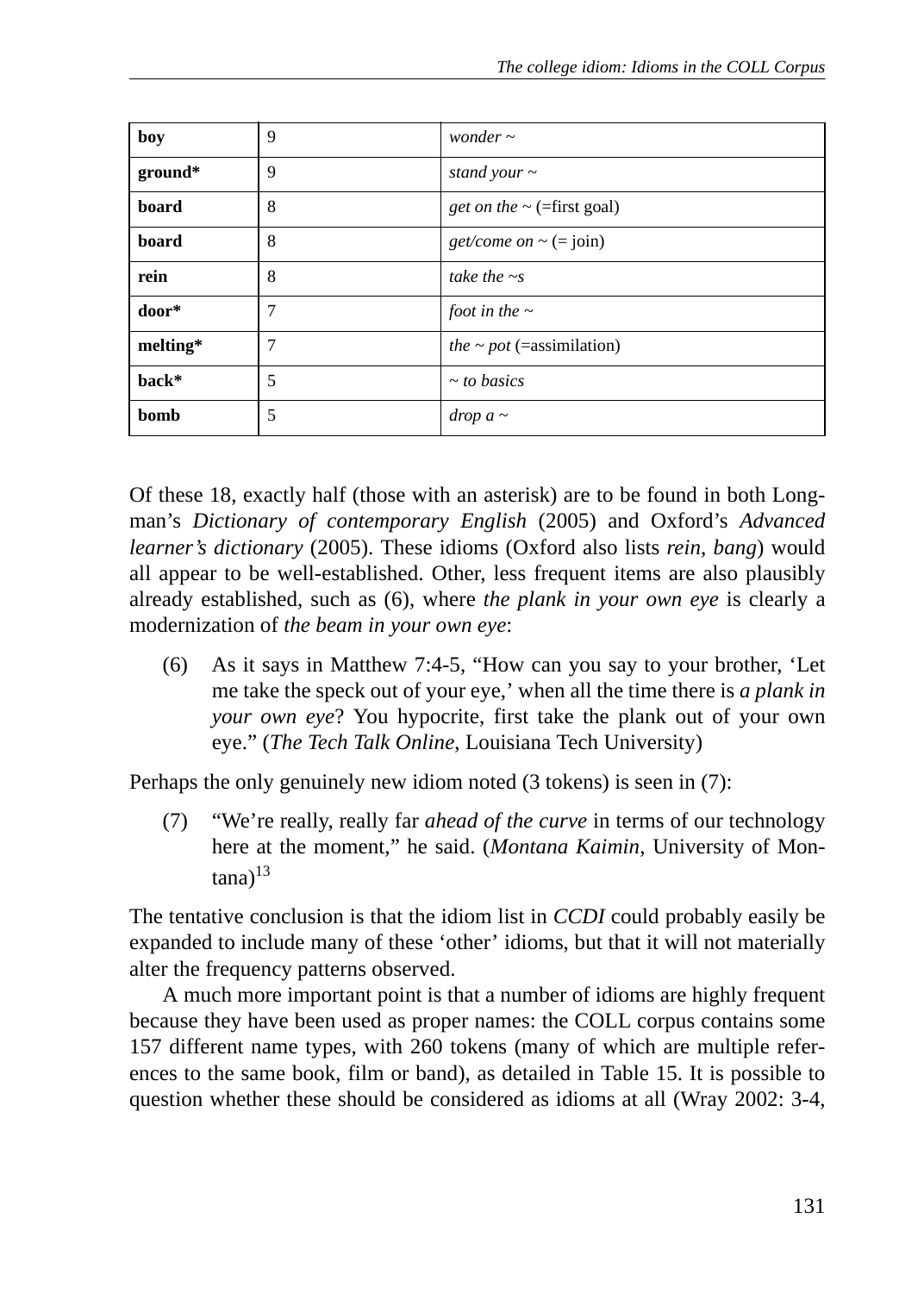Coates 2000: 1166); yet it seems clear that most names that are based on idioms also involve a playful evocation of the *meaning* of the idiom, and occasionally of its composite parts, as well. Thus, the play entitled *The Other Side of the Closet* deals with issues that arise after a homosexual "comes out of the closet" and "on the other side" of a passage (– or is it a Narnian wardrobe?), while the coffee shop called *The Common Ground* is not merely evoking "finding common ground [for discussions]", but also *coffee grounds.*

| Type           | Nr             | $\frac{0}{0}$ | Examples                                           |
|----------------|----------------|---------------|----------------------------------------------------|
| Films          | 79             | 31%           | Wonder Boys, The Full Monty, Drop Dead Gorgeous    |
| Albums         | 32             | 12%           | Salad Days, Bury the Hatchet, Heads Are Gonna Roll |
| Coinages       | 30             | 12%           | Out of the Cold (housing), Glass Ceiling (report)  |
| <b>Bands</b>   | 26             | 10%           | Ten Foot Pole, Eagle-Eye Cherry, Top Dog           |
| Songs          | 17             | 7%            | My Name is Mud, Another Brick in the Wall          |
| Organization   | 15             | 6%            | Hotter Than Hell (Harley Days), the Old Boys Union |
| Bar/Restaurant | 13             | 5%            | The Fat Cat, The Dark Horse Tavern, Mick E Fynn's  |
| TV shows       | 9              | 3%            | Short and Curlies, Get a Life, Seventh Heaven      |
| <b>Sports</b>  | 8              | 3%            | Dream Team, The Trail Blazers, Wild Card playoffs  |
| <b>Stores</b>  | 7              | 3%            | The Paper Trail (stationary), The Common Ground    |
| Plays          | 5              | 2%            | The Other Side of the Closet                       |
| <b>Books</b>   | $\overline{4}$ | 2%            | Be My Guest (Hilton), Daniel in the Lion's Den     |
| Magazines      | $\overline{4}$ | 2%            | Raw Deal                                           |
| Theaters       | 4              | 2%            | The Black Box, Off Limits (exhibition)             |
| Commerce       | $\overline{c}$ | 1%            | Helping Hands (nanny agency), Spic 'n Span         |
| Computers      | 2              | 1%            | Cloak and Dagger (game)                            |
| History        | $\overline{c}$ | $1\%$         | the Reign of Terror                                |

|  |  | Table 15: Major type distributions of the names in the COLL corpus (tokens) |  |  |
|--|--|-----------------------------------------------------------------------------|--|--|
|  |  |                                                                             |  |  |

As might be expected in a college corpus, about 70 percent of these names refer to various aspects of the entertainment industry, which means that they are idioms chosen by others, and thus not actually "used" by COLL writers. However,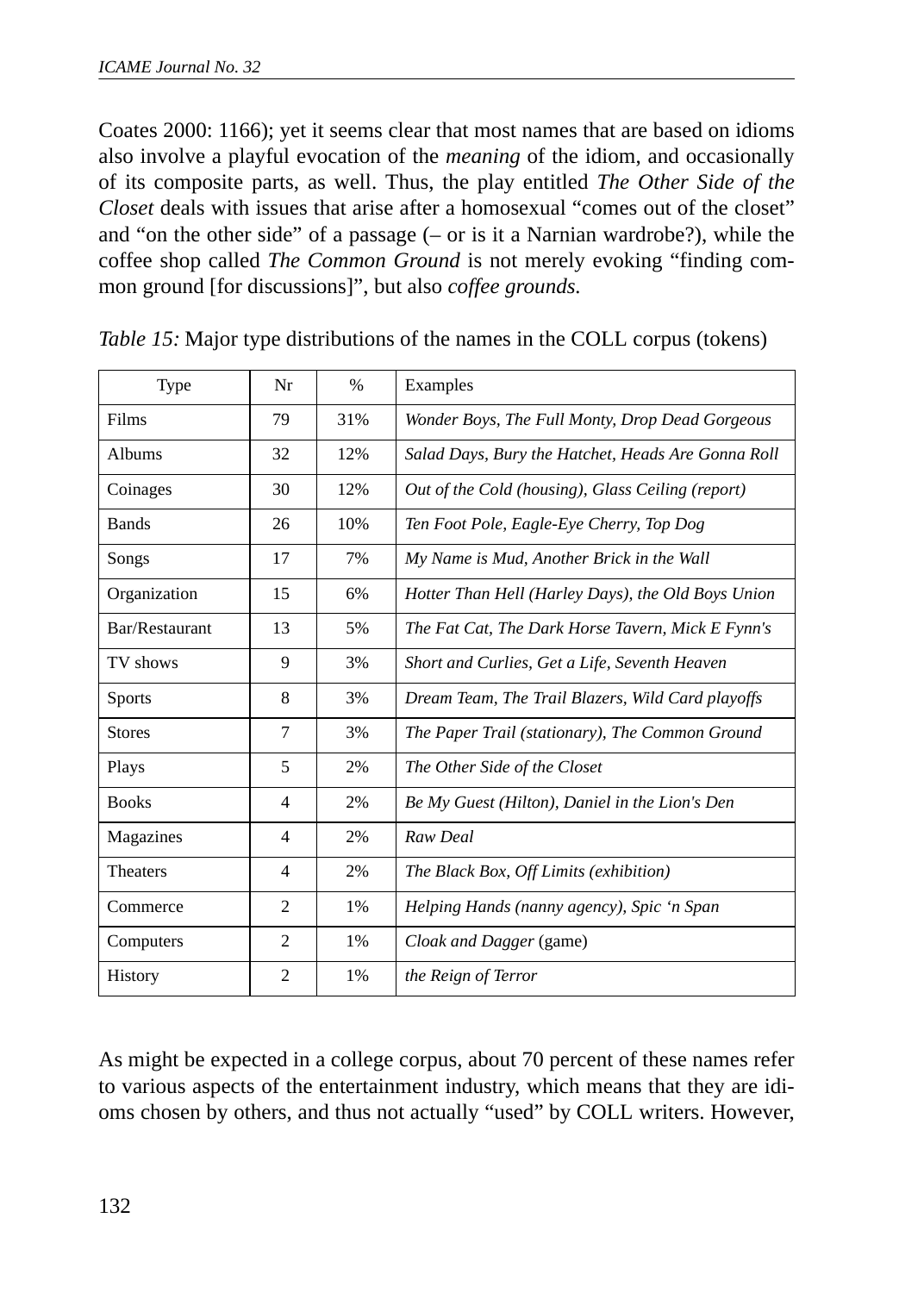this would be true under any circumstances: one can hardly keep referring to *The Full Monty* as "the-film-which-must-not-be-named". At the very least, such contemporaneous names help keep the phrases alive and in circulation.

Any corpus-based investigation of idioms also invariably stumbles on metalevel awareness of idioms, often triggered by sheer curiosity about an idiom's origins or meaning. There were, however, remarkably few such instances in the COLL corpus, with a total of only 13 tokens, including four that mark this status by the use of 'proverbial', as in (8):

 (8) Fisher learned Monday afternoon that her team, which *was on the proverbial bubble* for the NCAA Championships, would not be making their first trip to a regional site as the bids were announced via conference call Monday afternoon. (*The Arkansas Traveler*, University of Arkansas)

Looking at other features, one point that may be noted is that roughly 10 percent of the COLL idioms occur in articles that indulge in what we might call 'verbal fireworks', where word play, puns, slang, parody or outrageous statements compete for attention, as in the quote attributed to Edith Hubbard that introduces an article in (9):

(9) "Editor: a person employed by a newspaper, whose business it is *to separate the wheat from the chaff*, and to see that the chaff is printed." (*The Gauntlet*, The University of Calgary)

More extreme examples are to be found in *Scrapie* (University of Bradford), where the author used *in my crystal ball* no less than ten times in an article introducing his fellow editors, or the inspired slanger in *Red and Blackmail* (Jesus College, Cambridge) who ended ten consecutive short statements with a summarizing *pants* (i.e. "terrible") and the following 14 with the equally pithy *wicked* (i.e. "great"); cf. the discussion of *thumbs up/down* at the beginning of this section.

## *8 Idiom variation and context*

Recently, several works have examined the question of variation in idioms as regards form and context (Gustawsson 2006, Langlotz 2006). The full-scale model presented by Langlotz, particularly in Chapters 6 and 7, covers the full range of variations and indicates how they may be categorized, not least with the help of cognitive schemas. Gustawsson takes up a number of the same issues, and both provide examples that are similar to those seen in Table 16, which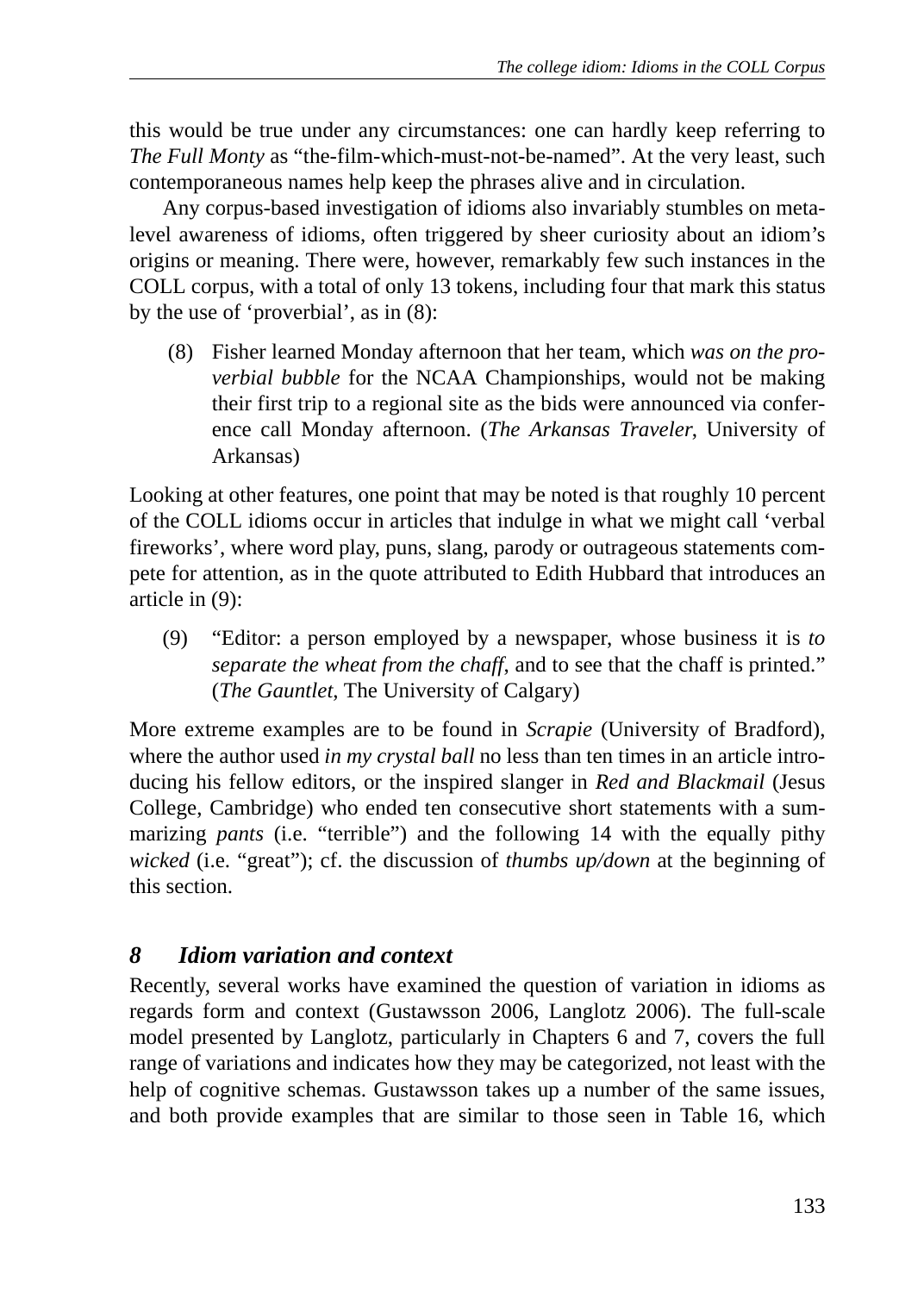gives examples of the variation to be found in COLL idioms.14 All in all, 270 of COLL's 5,439 tokens fall into this group.

| Type of change                    | Tokens | Example                                                                                                                |
|-----------------------------------|--------|------------------------------------------------------------------------------------------------------------------------|
| substitution                      | 136    | a juggling act, alarm bells go off, your cup of juice, easy as<br>torte, a blot on our <i>history</i>                  |
| grammar/roles                     | 31     | $come>bring$ full circle, <i>draw</i> the curtain $>$ <i>is drawn</i> , in <i>pole</i><br>$position > a pole-sitter$   |
| elaboration or speci-<br>fication | 30     | much ado about the choreography, over the hump $>$ Hump<br>Day, all dressed up and nowhere to sing, a purchasing wedge |
| shift                             | 18     | that's all <i>he</i> wrote, <i>in</i> > <i>find</i> the groove, to jump <i>off</i> the band-<br>wagon                  |
| reversal of usual<br>meaning      | 15     | miss the bandwagon, the buck starts here, all that glitters is<br>gold, time <i>off</i> your hands                     |
| puns                              | 12     | crash and learn, the "Cookie" crumbles (person's nickname),<br>to Kerry the torch (Am politician)                      |
| blend of 2 idioms                 | 9      | a whole other ball of wax, the other side of the <i>closet</i> , blaze a<br>trail of glory                             |
| twists                            | 9      | wake up and smell the <i>birdseed</i> , at the crack of <i>noon</i> , come<br>hell or high budget overruns             |
| inverted WO                       | 5      | to add <i>injury</i> to <i>insult</i> , <i>silver</i> clouds have a <i>dark</i> lining, more<br>dollar for the bang    |
| errors                            | 5      | score the <i>brunt</i> of their runs, put on the ( <i>back</i> ) burner, hand/<br>tongue and cheek                     |

|  |  | Table 16: Types of variation in the COLL idioms |  |  |
|--|--|-------------------------------------------------|--|--|
|  |  |                                                 |  |  |

In a recent paper, the author explored how idioms can incorporate an extraneous element, particularly into their primary NP (Minugh, 2007). In this context, Langlotz (2006: 194-215, 257-73) draws the distinction between **usual** and **occasional** variation, which roughly corresponds to Gustawsson's **compatible** and **incompatible** modifiers (2006: 92-104), both based on whether the element can be considered a modifier of the idiom itself (and thus can be institutionalized/ cognitively entrenched (Langlotz 2006: 199)) or is derived from the context within which the idiom is used (Gustawsson speaks of elements of the idiom as 'domain delimiters' (2006: 94)). Most of these occasional/incompatible ele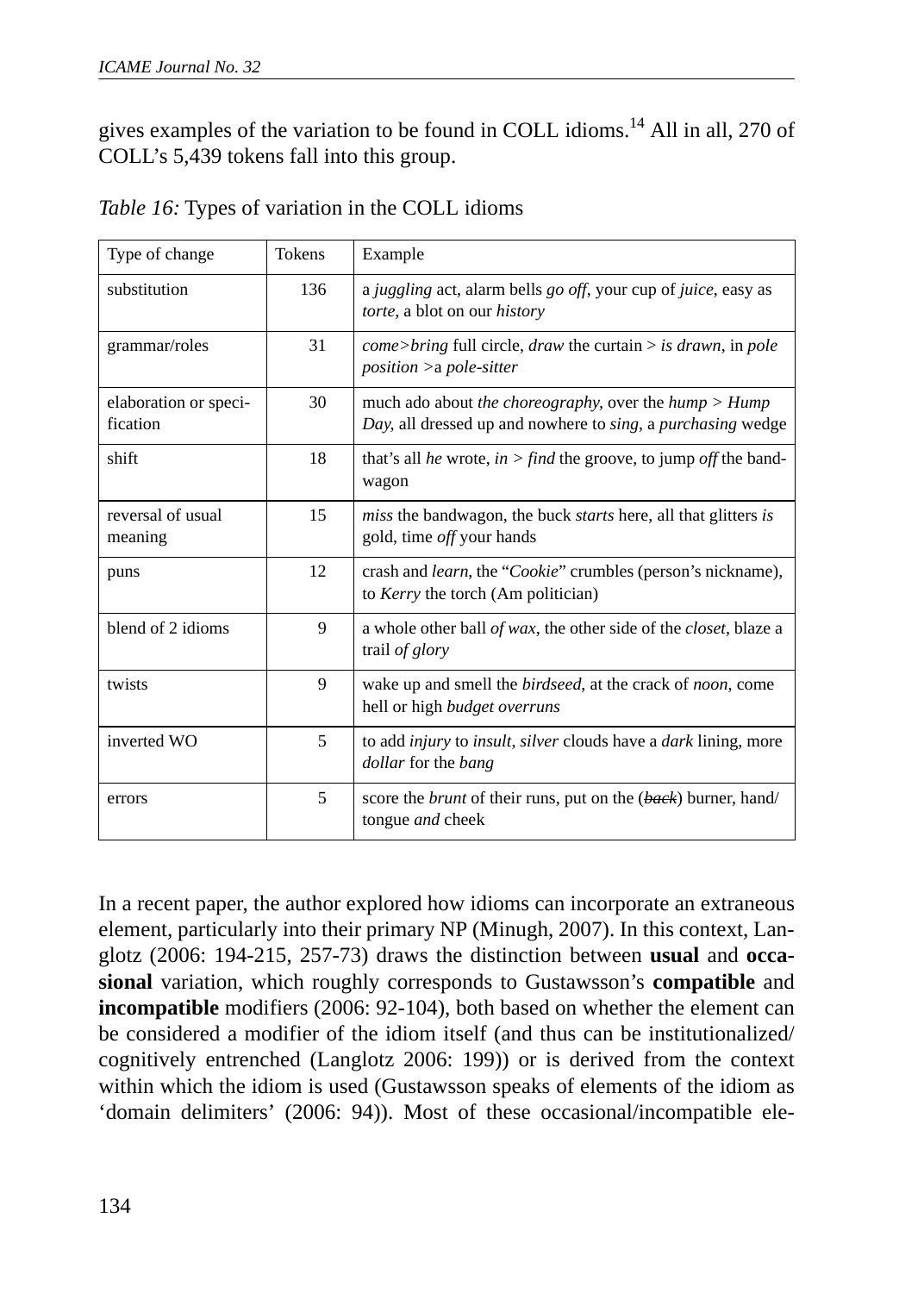ments thus correspond to **anchorings** in the text (Minugh 2007), i.e. refer to the surrounding context, although they are integrated into the idiom. Langlotz additionally notes that puns and the like cannot be dismissed as mere word play, as they often function in a similar, anchoring manner.<sup>15</sup>

The 1,036 idioms in the subcorpus contain only 9 NP anchorings, which would extrapolate to roughly 50 in the entire COLL corpus, or about 1 percent. Some examples:

- (10) I actually got to stand on the field at Shea Stadium once, after the Mets had reached their peak and had begun their descent to *the bottom of the baseball barrel*. (*The Argus*, Wesleyan University)
- (11) Global Connections will also hold our annual Bon Voyage Party on Saturday, April 25 from 1 pm to 4 pm at Eagle Beach. It will be *an international potluck* held in coordination with the American Indian Science and Engineering Society and a number of other clubs here on campus. (*The Whalesong*, University of Alaska)
- (12) The defensive secondaries are strong, and the linebackers and defensive line *have some experience under their immense belts*. (*The Gauntlet*, University of Calgary)<sup>16</sup>

This low number is not unexpected (cf. Minugh, 2007), but anchoring per se is much more frequent, either by the use of postmodification or by embedding the entire idiom in an NP: there are a total of 341 instances in the subcorpus, which would extrapolate to roughly 1,785 in the entire COLL corpus. Langlotz states that "*[o]f-*constructions are the most frequent postmodifying PPs to be found in idiom variants by far. Interestingly, the *of-*complements in the variation-data only contain target-related NPs and thus perform the primary function of topic indication" (2006: 263). However, in the COLL material, only 40 of 341 were of this type, and 21 of these idioms require an obligatory NP, as in (13):

(13) … all of which rest uneasily *in the hands of* a director more accustomed to understated narrative, carefully crafted dialogue and visual self-indulgence. (*The Edinburgh Student*, Edinburgh University)

Instead, it appears that in addition to adnominals (e.g. *a high-profile project*), there are a range of postmodifiers (various PPs, *that-*clauses, and even colon + main clause) available for this process of textual anchoring.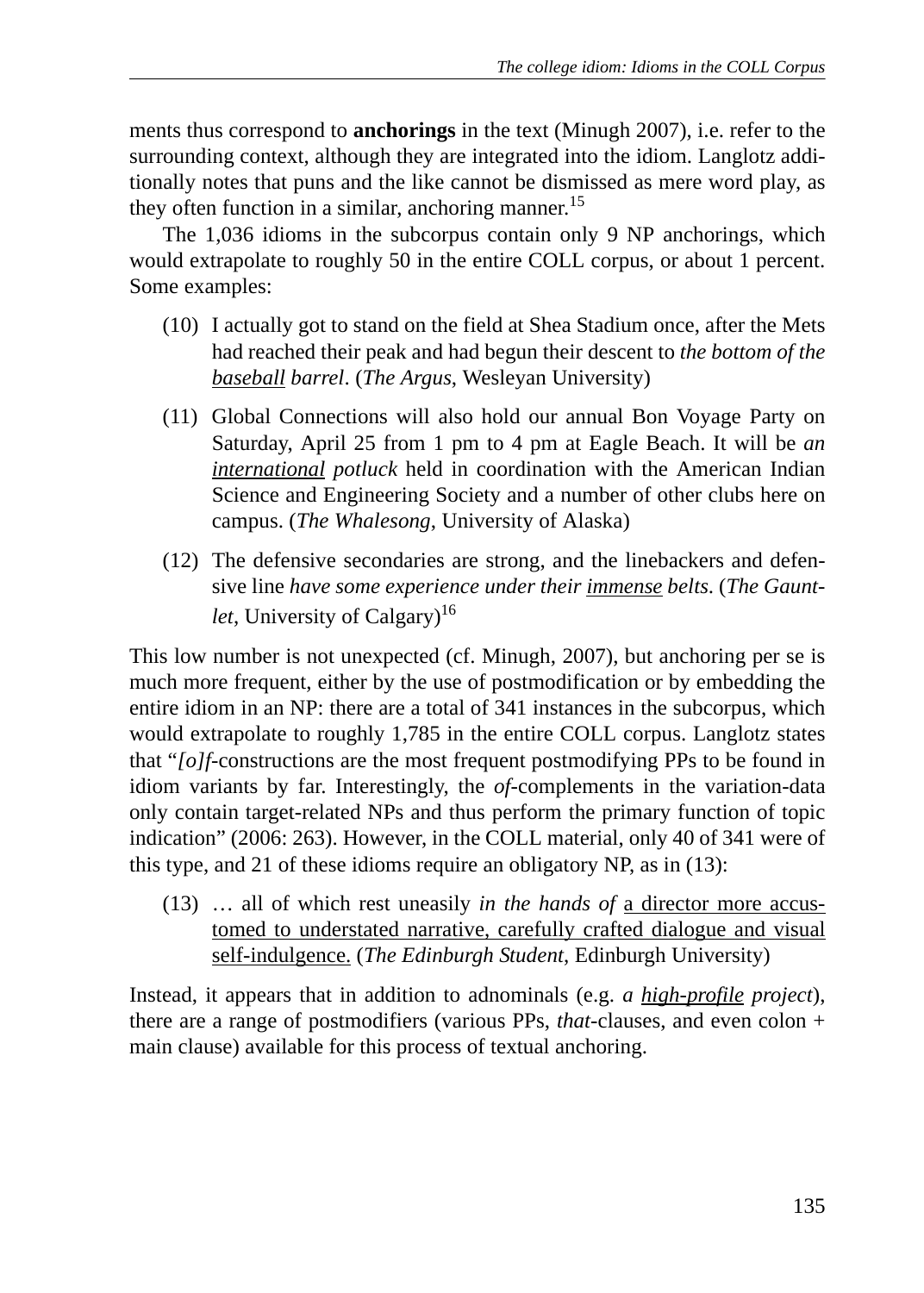#### *9 Final remarks*

Although we have had the luxury of "very large" corpora such as the *BNC* long enough to begin to forget how revolutionary multimillion word corpora were, when it comes to idioms, with their unusually low frequencies, we have not yet exhausted the need for more primary data. Consider John Sinclair's advice: "So if we need, say, fifty occurrences of a sense of a word in order to describe it thoroughly, then the corpus has to be large enough to yield fifty instances of the least common sense" (1991: 102). We have not yet really reached that stage for most idioms, and there is presumably a great deal still to learn about these fascinating expressions.

#### *Notes*

- 1. The term *idiom* will be defined and discussed in section 3, below.
- 2. The advent of large-scale blogging is beginning to change this situation, not merely as regards collecting writing by young people, but more fundamentally by the very fact that blogging encourages public writing by young people. Thus, blogs comprise about 15 percent of the 1 billion word online collection in the Oxford English Corpus (Oxford University Press 2006) – although we of course do not know the actual age of most of these bloggers.
- 3. Sites that published in PDF format were not included, however, as conversion into text format was at that point beyond the author's resources. Syndicated and wire-press material was deliberately excluded, although a few such articles appear to have slipped in.
- 4. The figures in Table 1 are slightly different than those cited in Minugh (2002:76) (with percentages rounded to the nearest percent). In the present paper, the aggregate has been adjusted downward, due to the subsequent removal of duplicate articles. The change does not materially affect the present discussion.
- 5. For a more general discussion of idioms and related terms involving formulaic sequences, see e.g. Wray (2002), whose Figure 1.2 lists more than fifty different terms and variants "used to describe aspects of formulaicity" (2002: 9).
- 6. In hindsight, if we consider the question of idioms and metaphors that are "alive" or "dead" (cf. e.g. Gibbs 1994: 273–278, and implicit in Gustawsson 2006: 34–35), this failure to keep track of purely "literal" uses was illadvised. There were, however, quite few such rejected instances.
- 7. For an example of detailed examination of such permutations, see Gustawsson (2006).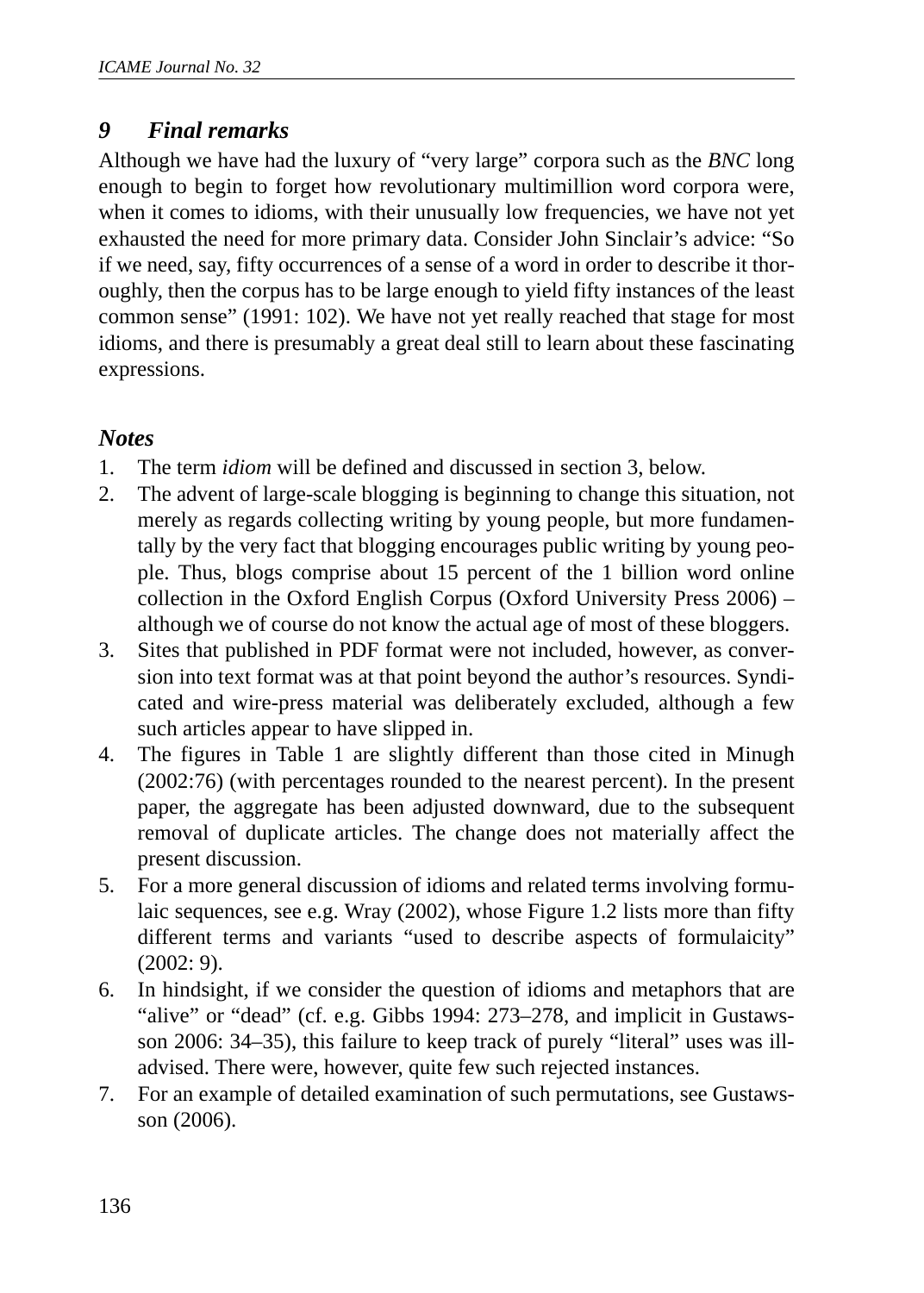- 8. Since the headwords are extracted by WordSmith from an untagged corpus, the total number includes many cases where the headword is the wrong part of speech or a homograph.
- 9. This information is not found in their second edition. For its relevance to standard newspaper corpora, see the discussion in Minugh (1999). For a more general discussion, see Moon, Ch. 4 (1998) and Gustawsson (2006: 72–73).
- 10. *CCID* has a vanishingly small proportion of idioms labeled [SCOTTISH] or [IRISH]. For example, *set the heather on fire* is labeled [mainly scorrish].
- 11. Interestingly enough, a less polite variant of *shoot the breeze* (and one not found in *CCID*), *shoot the shit*, was not found in COLL, either. As a whole *shit/shite* was astonishingly infrequent (only 93+10 tokens).
- 12. This column merely indicates the number of newspapers (out of the total of 50) that had text in the respective categories. This indicates above all that a certain caution is necessary for the figures for **Editorial** and **Ads**.
- 13. For example, there were no examples of *ahead of/behind the curve* in the *BNC*.
- 14. Both Langlotz and Gustawsson provide systematically defined categories for variation types; the labels in Table 15 are not intended to be as carefully worked out.
- 15. He approvingly quotes Burger: "Die Erweiterung hat in diesen Fällen nicht den Effekt eines Sprachspiels, sondern sie gibt eine Art Anweisung, wie man die phraseologische Ausdrucksweise in den wörtlichen Gedankengang zu 'übersetzen' habe[…]." (Langlotz 2006: 200)
- 16. While (12) would probably not qualify under Gustawsson's system (after all, a belt *can* be 'immense'), the adjective really only makes sense in this context if you know that a defensive line in (North American) football usually consists of men that weigh well over 200 pounds.

## *References*

Advanced learner's dictionary, 7<sup>th</sup> ed. 2005. Oxford: Oxford University Press. Coates, R. 2000. Singular definite expressions with a unique denotatum and the

limits of properhood [electronic version]. *Linguistics* 38(6): 1161–1174. Collins *COBUILD dictionary of idioms*, 2nd ed. 2002. Glasgow: HarperCollins. Collins *COBUILD dictionary of idioms*, 1<sup>st</sup> ed. 1995. Glasgow: HarperCollins. *Dictionary of contemporary English*, 4<sup>th</sup> ed. 2005. Harlow: Longman.